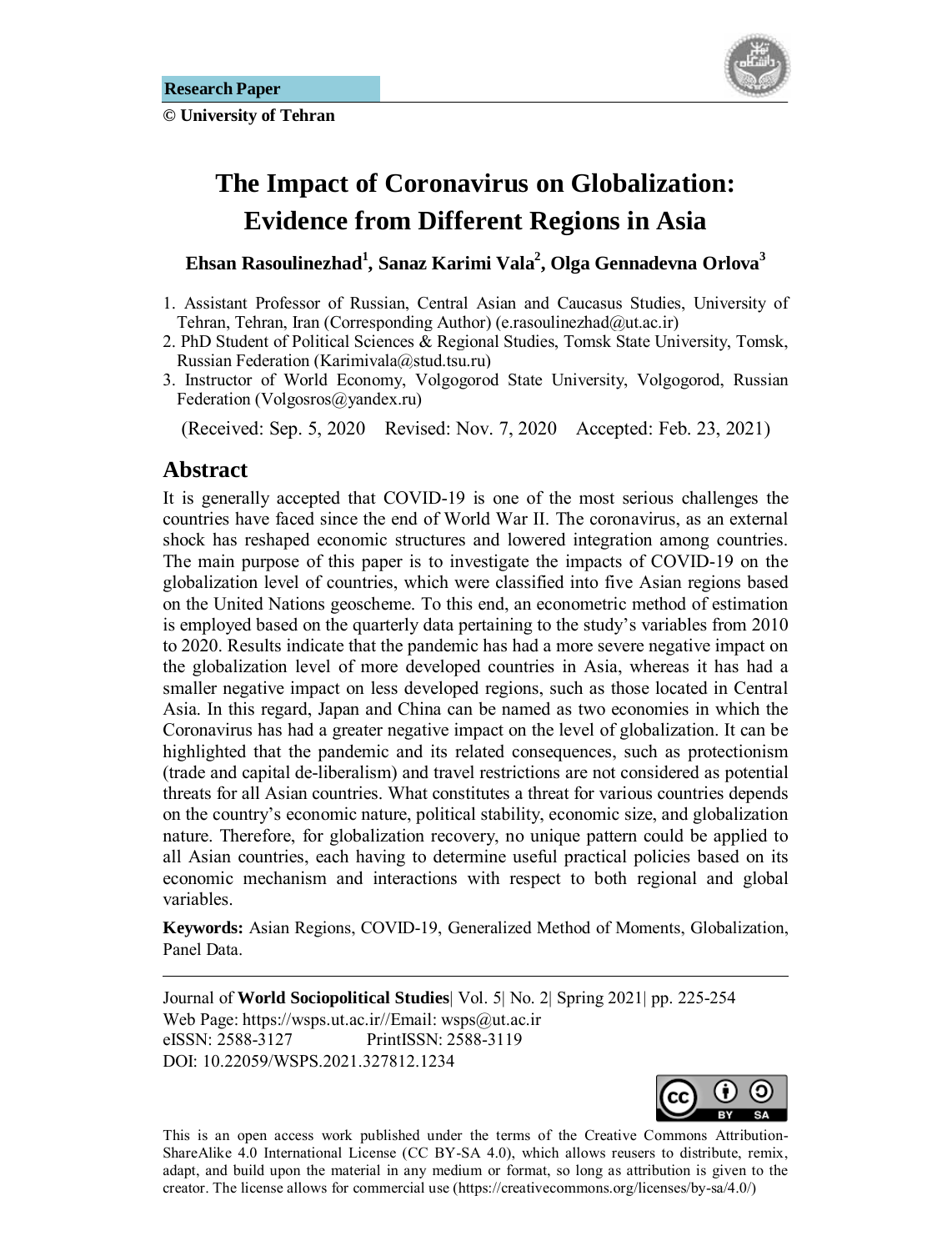### **1. Introduction**

The coronavirus pandemic has deeply affected the entire global economic system, while causing millions of deaths worldwide. According to the Wang (2021), all countries with different levels of development are facing the challenge of deaths resulted from COVID-19. Between May 2020 and May 2021, the top-ranked country, based on the highest numbers of COVID-19 deaths, was the United States of America with a developed health system (Pines, 2021), since the World War II (Girvan and Roy, 2020) followed by India, Brazil, and Russian Federation as the major members of BRICS (with acceptable economic resiliency against unprecedented shock (Danish, Baloch, Mahmood & Zhang, 2019; Ujunwa, Ujunwa & Okoyeuzu, 2021)). Figure 1 illustrates the top countries in which the challenges of COVID-19-related deaths has more significant.

**Figure 1.** Top countries with the highest numbers of COVID-19 deaths, May 2020-May 2021



Source: Authors' compilation from IHME report by Wang (2021)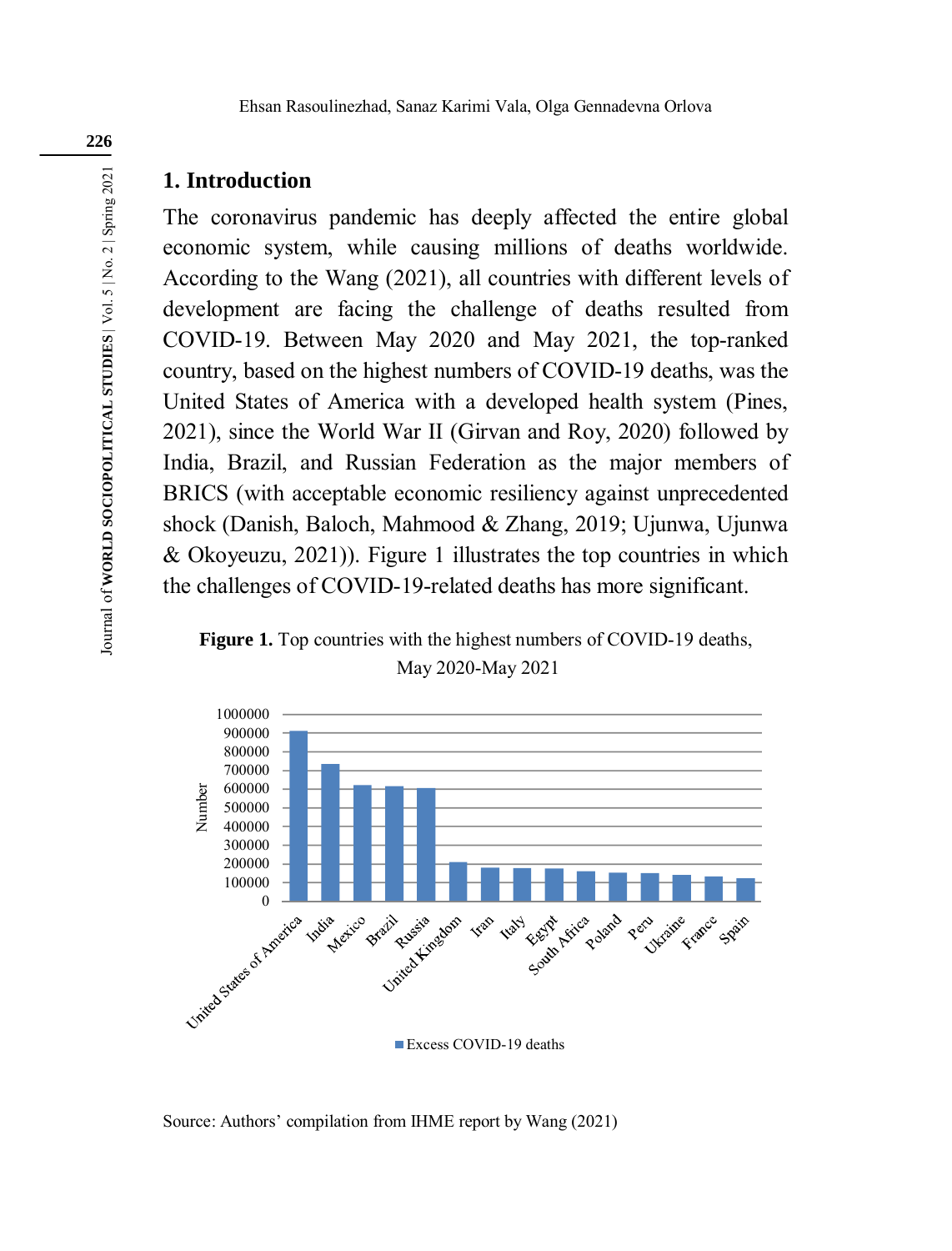However, the loss of human lives due to the COVID-19 only reveals half of the picture of the current pandemic's impacts, which has had serious socio-economic short-term and long-term consequences, which have altered the life style and the political and economic priorities of a country, as well as its foreign relationships, divergence and convergence from and with different countries. Undoubtedly, the ongoing coronavirus pandemic has disrupted the global economy in terms of both supply and demand chains at a large-scale due to imposing certain restrictive measures, such as closing factories, reducing production, and limiting the mobility of work labor. Such measures have contributed to recession and relentless falls in foreign trade volumes in various heavily affected industries, including travel and tourism industries. Furthermore, according to a study by Maliszewska, Mattoo & Van Der Mensbrugghe (2020), major economic systems have lost considerable proportions of their gross domestic product (GDP), up to 3.9%, while developing countries have been hit the hardest (4% on average, but some of them had over 6.5%). Therefore, adopting protectionist actions by governments to offer support is not farfetched. Relying on different policies, such as trade de-liberalism and increasing restrictions to free capital and trade flows are considered as essential strategies to provide economic growth recovery. According to World Economic Outlook published by IMF (2021), thanks to the anti-liberal policies of the governments, the short-run economic growth would have positive results for all regions. As shown in Figure 2, by the year 2022, the Euro Area, the Latin America and the Caribbean regions, the Middle East, and Central Asia will experience a growth of economy, nearly 3.5%, while emerging and developing Asian nations will reach a higher economic growth, approximately 6%, by this time.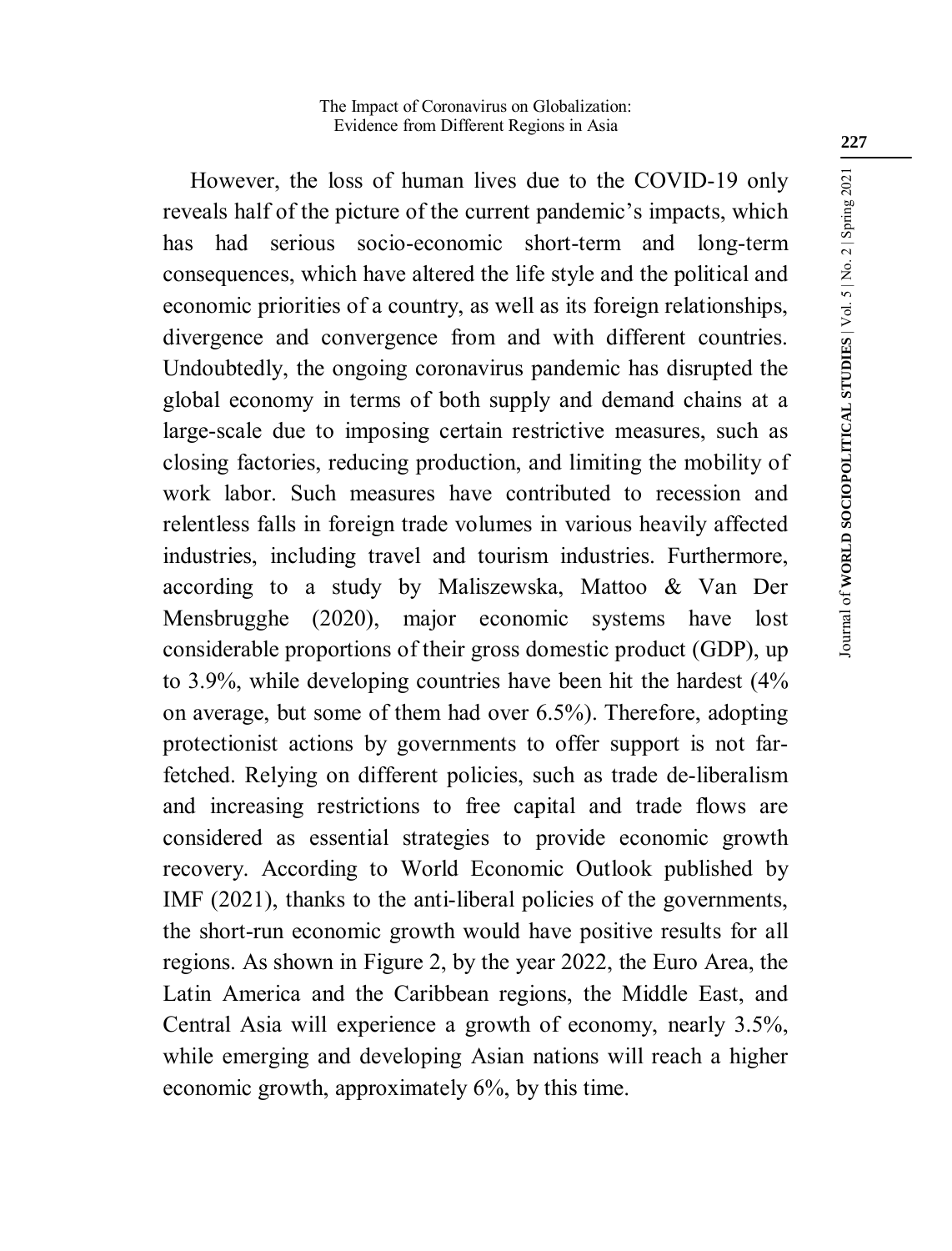

**Figure 2.** Economic growth by regions, 2020-2022

Although these policies recover the economic systems of the world in the near future, they may also slow down the process of globalization and generate divergence among different countries. Shrestha et al. (2020) argue that since 2019, trade and travel rates, as the two major wings of globalization, have significantly dropped. In addition, according to Ibn-Mohammed et al. (2021) COVID-19 has reshaped the national interests of countries from national interest in convergence with the countries of the world to the national interest in divergence from the countries of the world. Conflicting with the opinion of negative impact caused by the pandemic on globalization (called as reverse globalization under the COVID-19), some scholars have defined the current pandemic as a unique opportunity to construct a better globalization and integration pattern. Morsy, Salami & Mukasa (2021) and Adu-Gyamfi et al. (2021) discuss the African food market integration under the COVID-19 and acknowledge COVID-19 as an

Source: Authors' compilation from IMF report (2021)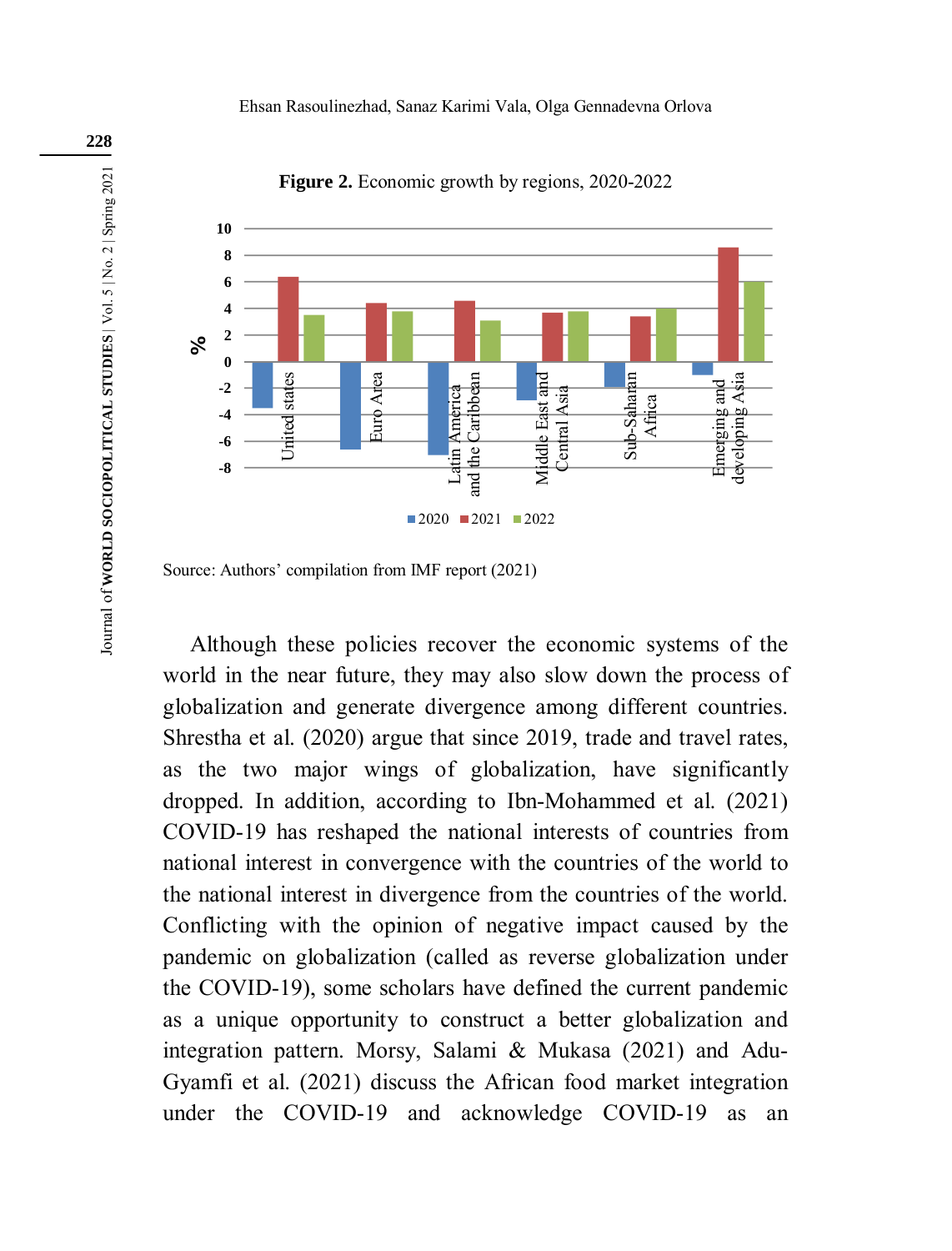opportunity for the African nations that can be used in order to boost their integration and globalization. Similarly, Contractor (2022) mentioned that the implementation of both nationalism and protectionism cannot heavily retreat the globalization. Moreover, it was stated that in the near future, the world economy will experience higher levels of globalization and convergence.

The lack of similar ideas on the effect of the coronavirus on globalization has highlighted the need for conducting an academic study based on the analysis of the existing quantitative data in this regard. The main purpose of this paper is to explore the impacts of COVID-19 on globalization in Asian countries. To this end, we followed the main research question of "*How did the COVID-19 affect the process of globalization in Asian regions?* This paper contributes to the existing literature in different ways. Firstly, we could gather quarterly quantitative data in order to cover the period of COVID-19, and explore its coefficient of impact on the globalization variable. Secondly, our sample consists of the countries located in five different Asian regions defined by the UN geoscheme. Thirdly, our empirical findings are at country and panel levels, which could provide better conclusions and policies for scholars and policymakers in this field.

On the one hand, the main rationale for selecting Asian nations is that globalization is an essential strategy in Asia to gain benefits from global capital, knowledge, labor, and commodity flows. Furthermore, it is noteworthy that some new industrialized Asian economies (NIEs) such as Hong Kong, Taiwan, and Singapore are currently trying to find new global markets for their local productions. In addition, other Asian economies such as Iran, Iraq, and Afghanistan are seeking to follow globalization in order to make their local businesses less risky and more attractive for

**229**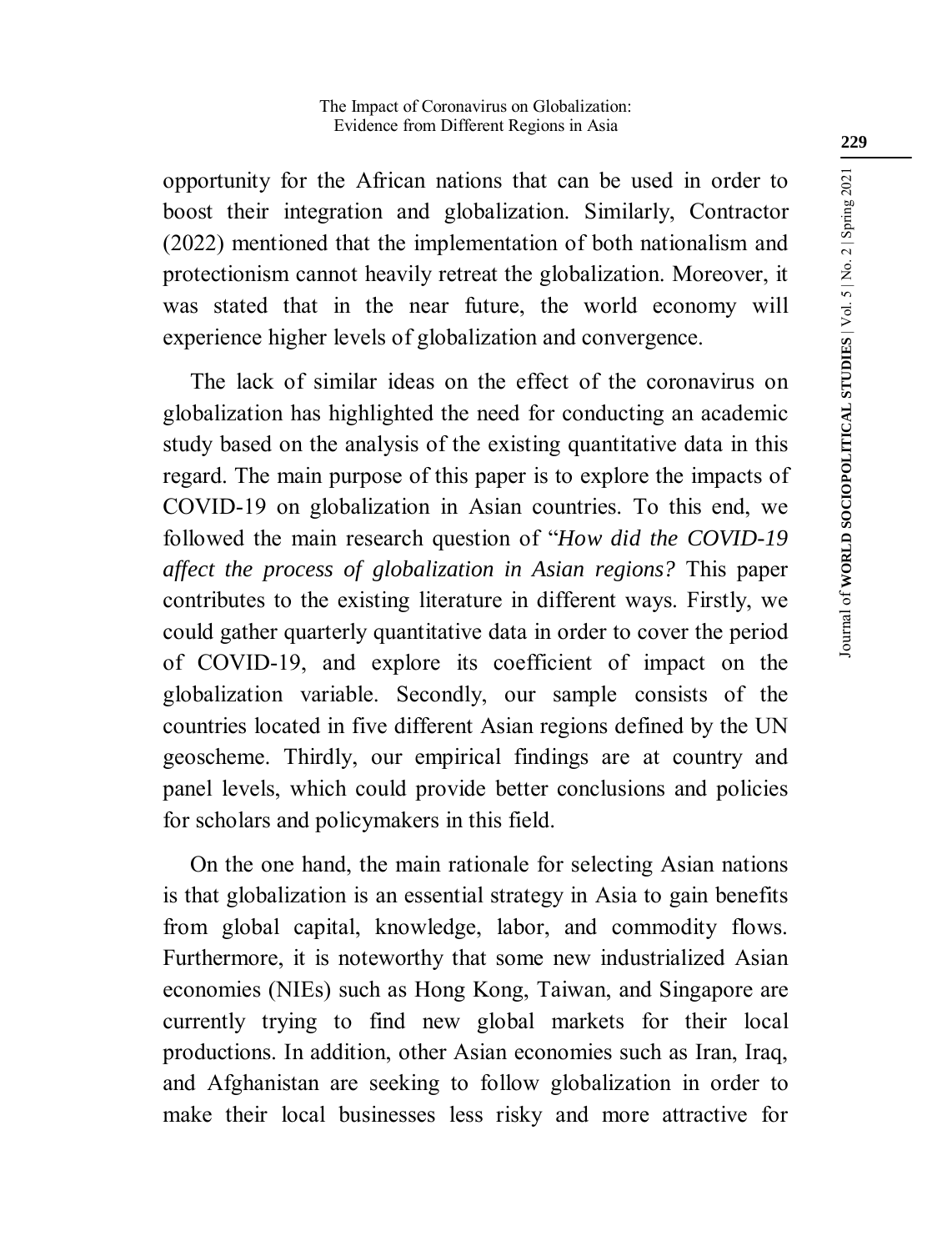foreign investors. On the other hand, most of the Asian nations have had to deal with a more adverse situation of COVID-19 due to their high population density, inadequate health facilities, low social welfare status, undeveloped economic infrastructure, low bandwidth to develop virtual businesses, and poor social protection systems. Therefore, the question raised about the impact of COVID-19 on globalization process is more important and practical for these Asian nations.

In this paper, the research structure will be as follows: Section 2 attempts to provide a brief literature review on the relationship between the COVID-19 and globalization; section 3 discusses the data and model specification, section 4 argues the empirical findings of the study, and the last Section expresses the major concluding remarks as well as practical policy implications.

### **2. Literature Review**

In this section, the literature review related to the impact of COVID-19 on the economic integration and globalization is briefly discussed. In a recent study, Komolov (2020) took a negative view that modern capitalism and de-globalization (which started 8 years ago) are declining due to imposing protectionist measures and various economic sanctions such as anti-dumping policies and import tariffs. Although this approach is in conflict with the WTO goals, certain members, such as the United States, Russia, and India, regularly engage in it in order to dominate and exploit developing or underdeveloped countries. He also argued that the confrontation at the regional level is currently increasing as a result of de-globalization. This claim is evidenced by the rise in far-right and nationalist parties in Europe, along with skepticism among the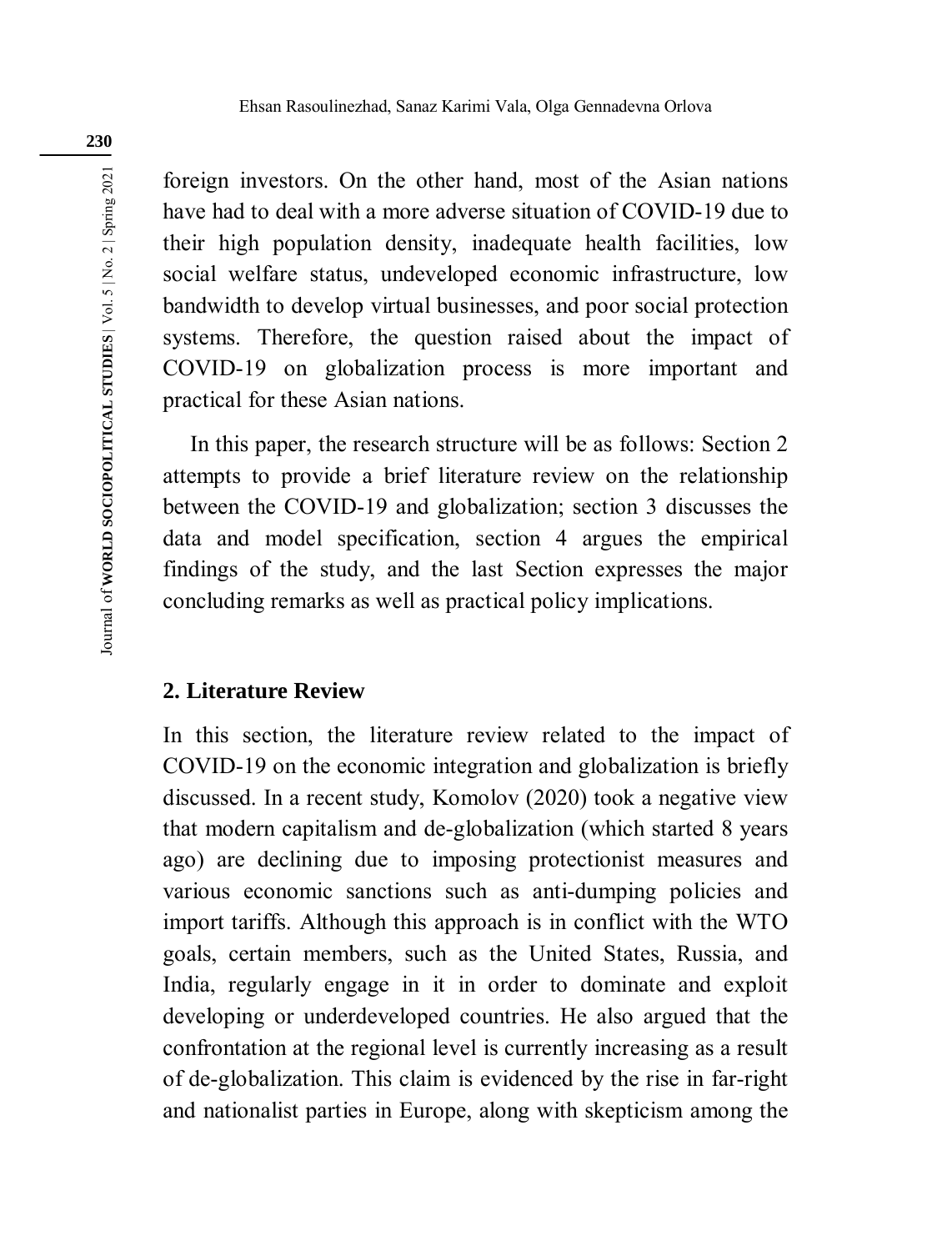members of the Eurasian Economic Union. Finally, using specific terms such as parasite and threat, the author added that capitalism is only in the service of developed countries to dominate the underdeveloped and developing ones, which will consequently lead to a long recession. In another study, Balsa-Barreiro et al. (2020) introduced the concept of hyper-connectivity as well as the explosive increase of interdependence in various political, commercial, financial, and social aspects. Additionally, they considered the concept of de-globalization as a result of weak network structures caused by migration shocks, polarization, and inequality. Furthermore, these hyper-connected networks ultimately cause unresolved conflicts and then lead to deglobalization. Accordingly, the authors also referred to the Brexit referendum (2016), the election of Donald Trump in the United States (2016) or Bolsonaro in Brazil (2018), the outcome of other minor elections across different countries in Europe and the Americas, and the regulations for building borders and for protecting the market as the accelerators of de-globalization. In conclusion, using the chaos theory, Balsa-Barrios et al. (2020) stated that on the ground of the complex system, the complexity of interpersonal relationships, and the expansion of societies, the vaster the relationships of a system, the greater the likelihood of error and harmful behaviors. Hence, globalization itself. along with the escalation of reciprocal relations, has created the deglobalization trend. In addition, by referring to the de-globalization trend and its effects on trade, capital, and labor flows as the results of certain factors such as the US-China strategic rivalry and the downturn of the WTO, Herrero (2020) asserted that the deglobalization has begun since 2000 (opposite to Komolov (2020)). He also explained that by assuming the events such as the escalation of the conflicts between the United States and China,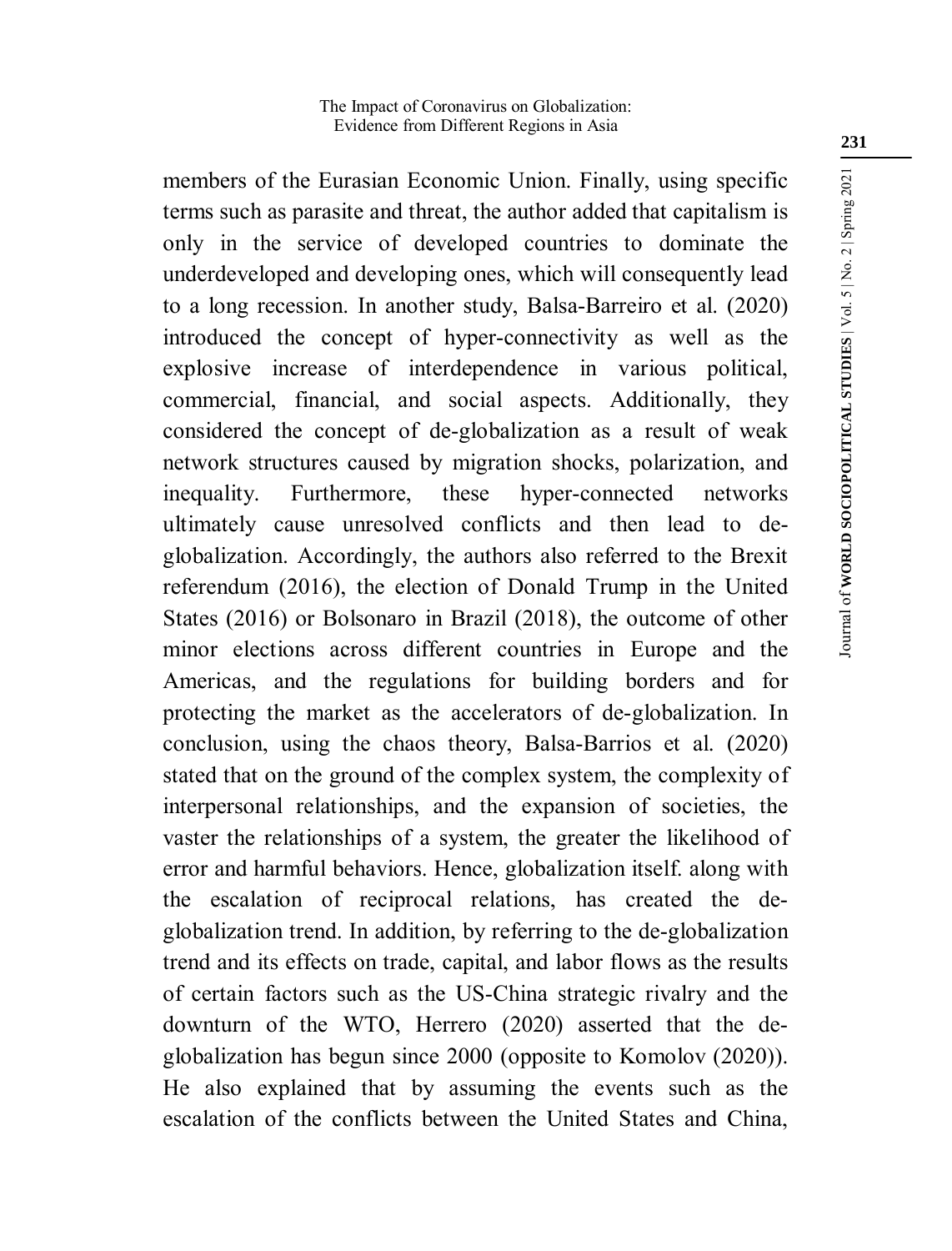Journal of WORLD SOCIOPOLITICAL STUDIES | Vol. 5 | No. 2 | Spring 2021 Journal of **WORLD SOCIOPOLITICAL STUDIES** | Vol. 5 | No. 2 | Spring 2021

and the protectionist actions of the other countries with their hostile relationships, the future of globalization is comprehensible. Using the official data of more than 150 economic systems, Farzanegan, Feizi & Gholipour (2021) investigated the relationship between the COVID-19's case fatality rate and globalization progression. In this regard, the major results depicted that in a country with a developed socio-economic status, the globalization progress may be more heavily affected with the case fatality rate of COVID-19. In another study, similar to the study by Komolov (2020), by referring to the election of Donald Trump and the rise of nationalist rhetoric among world leaders, especially in China, India, and Russia, Medhora (2017), illustrated a serious change in the globalization trend. According to the author, the tourism and aviation industries have been knocked down the hardest by the recent pandemic. With respect to the rise of inequality and job losses, Iwuoha and Jude-Iwuoha (2020) attempted to explore the challenges of achieving the goals of sustainable development (SDGs) and globalization. They also acknowledged the necessity of reviewing the related policies in the health system and budget expenditures on education.

Unlike other studies, Sułkowski (2020) considered the positive aspect of COVID-19 and announced that this pandemic created important opportunities for online education and addressed deficiencies in infrastructures such as public health and transportation systems. McNamara and Newman (2020) claimed that there are two types of viewpoints on the post-COVID world. In this regard, for the first group, the COVID-19 is a crisis, changing the current world order, while the second group believes that the basic principles of the international order are likely to remain the same as before, largely driven by the emerging bipolar system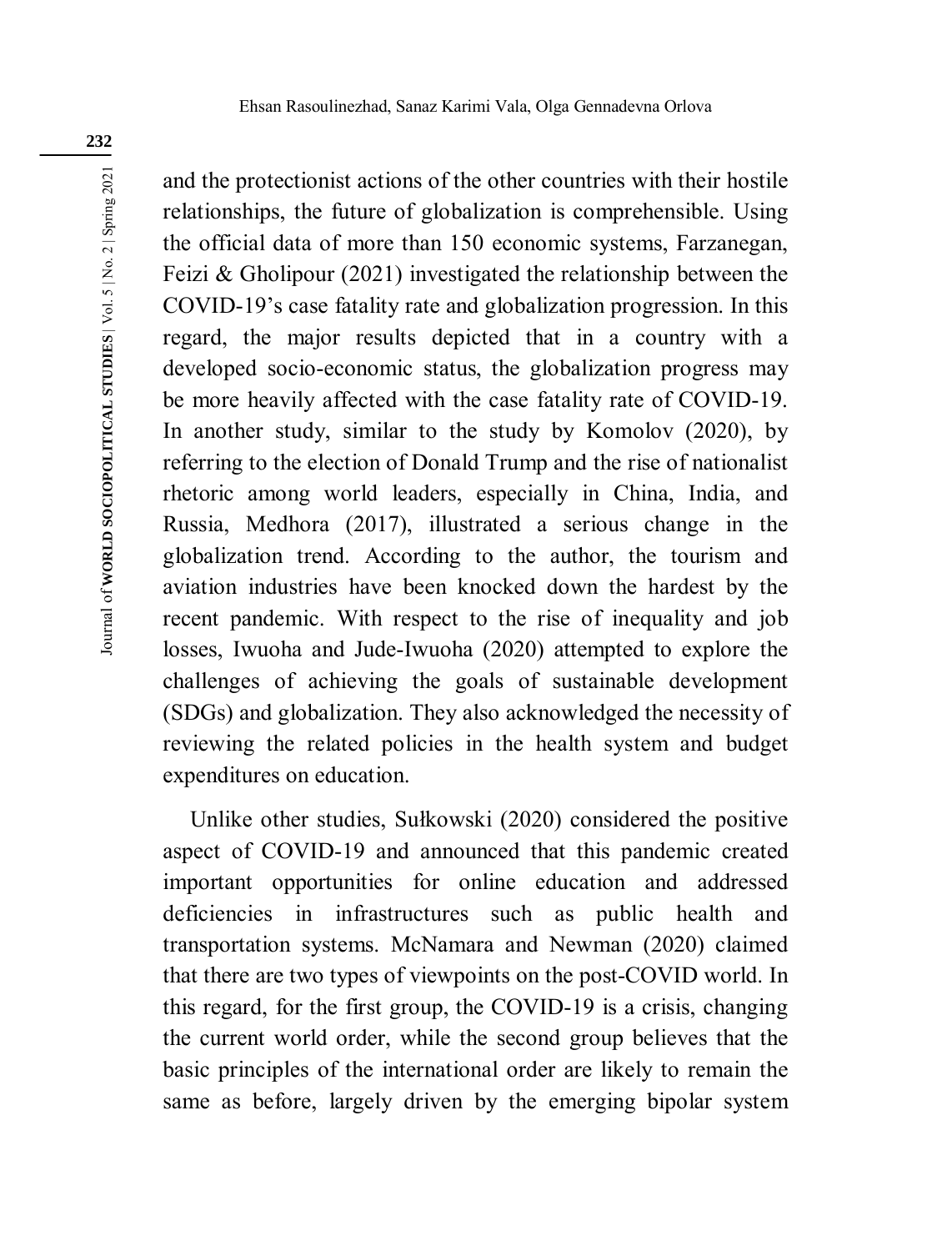(beyond state-centered) between the US and China. In addition, this group considers the COVID-19 as a transformational game, rather than a game involving winners and losers. The authors also criticized the nationalist approach, which ignores the political and economic systems that have been deeply intertwined by global economic networks. Eventually, they added that reconstructing global markets in the post-pandemic world cannot rely on old formulas, but instead, will demand reshaping the sustainable and durable markets. Moreover, the authors have modeled the COVID-19 shock as a barrier for the production and the temporary closure of labor units, which have consequently led to reduced production rates in the global value chain. Similarly, Kobrin (2020) argued that the policies made to control the outbreak of COVID-19 severely damaged the globalization process. Moreover, Sforza and Steininger (2020) revealed that world production linkages play a direct role in enhancing the effects of the COVID-19. They emphasized that the economic consequences of the COVID-19 shock, depending on the geographic distribution of industries and the degree of region's integration in the global production network, are diverse across different sectors, regions, and countries. Additionally, Wang and Sun (2021) argued that there is a debate about the future of world order in the post-COVID era amongst pessimistic, optimistic, and centrist groups. Correspondingly, optimists predicted the continuation of economic globalization as it used to be in the pre-COVID-19 era. Besides, given the severely damaged global economy during the current pandemic, the pessimists foresaw the replacement of globalization with localization. On the other side, the centrists occupied the middle ground and anticipated the U-shaped recovery in a way of slowing down globalization. This perspective was affirmed by the authors, who applied the term "slowbalization" in their studies.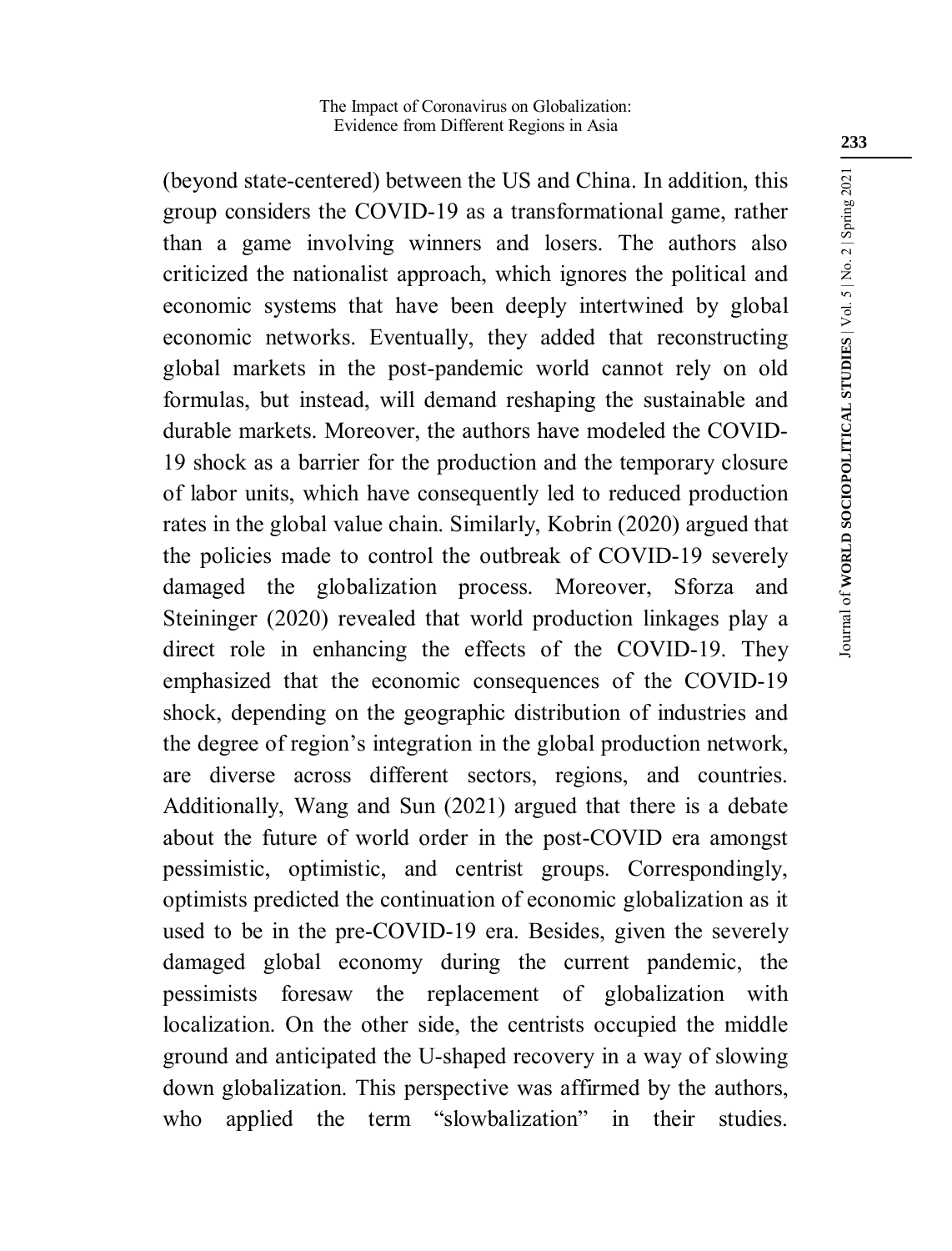Accordingly, by taking into account the historical perspective and financial crisis of 2008, the authors argued that based on the transformation of the US-China economic relationship into competition and even a trade war, globalization has been changed since 2008.

Globalization is not only limited to the free flow of goods and capital; it also contains ideas and creativity with the potential of changing people's lives. Thangavel, Pathak & Chandra (2021) assumed that countries become vulnerable if they are left alone, and that they can better cope with crises through various international cooperations. Furthermore, globalization creates an opportunity for the emergence of a new version of globalization, which brings security and prosperity to all countries. In a study by Contractor (2022), it was argued that in post-pandemic era, countries will need to improve their globalization level in order to recover their local industries and capital flows.

Considering the above-mentioned literature, it can be expressed that there has been no serious academic study on investigating the impacts of COVID-19 on the globalization of countries. Therefore, this literature gap will be filled in this study through a panel data approach for Asian countries by using the classification of the UN geoscheme, considering the Asian countries, and employing quarterly data for estimation. These contributions to the existing literature provide fresh and new insights for scholars and policymakers in Asia and other nations around the world.

### **3. Data Description and Model Specification**

The quarterly data of variables employed in this paper were obtained from OECD, FRED St. Louis Fed Database (n.d.), IMF,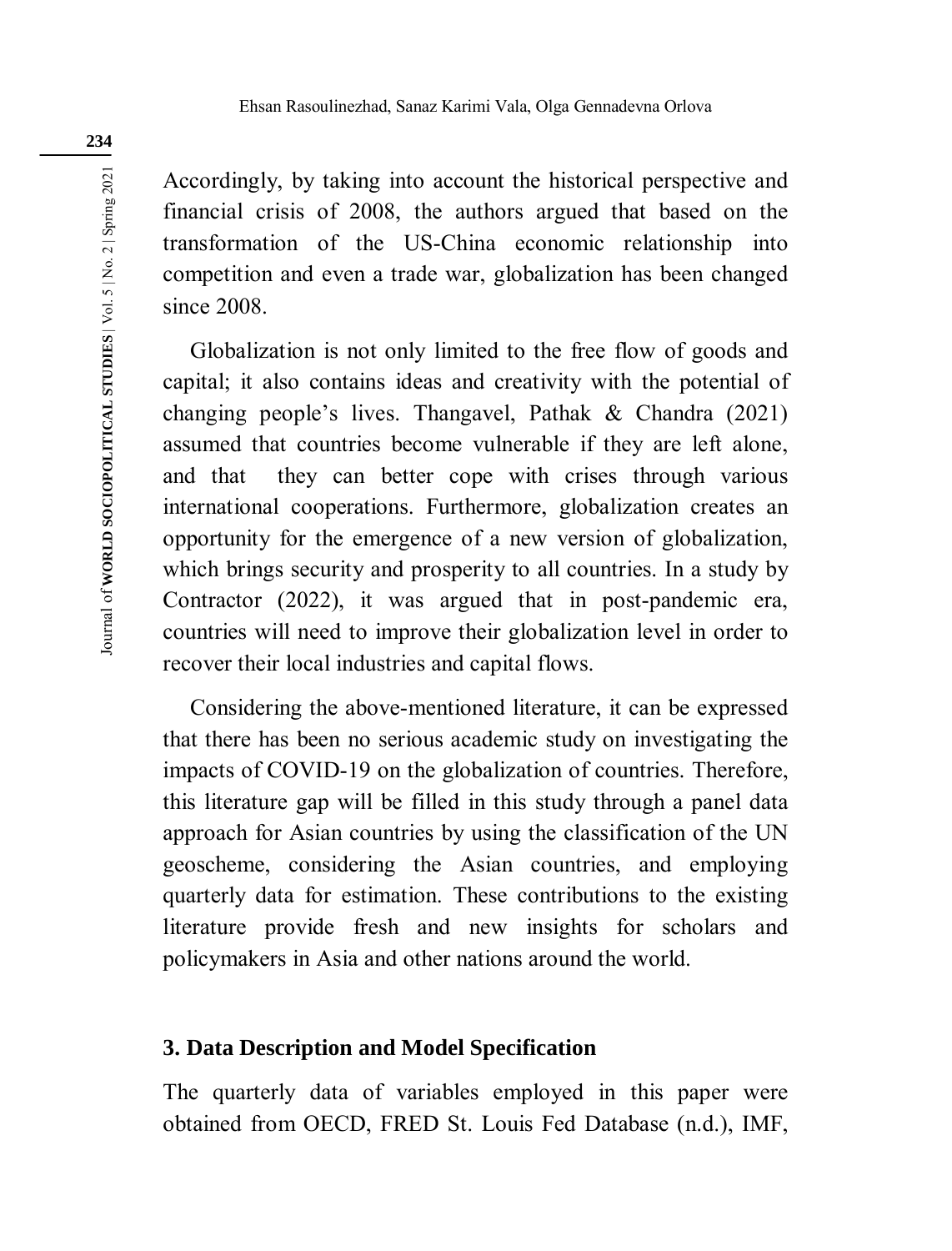UNCTAD, UN Migration data, WHO Coronavirus Dashboard (2021), and local authorities website of sampled countries for Asian regions determined by the United Nations geoscheme for Asia<sup>1</sup> as Central Asia (including Kazakhstan, Kyrgyzstan, Tajikistan, Turkmenistan, and Uzbekistan), Eastern Asia (including China, Japan, Republic of Korea, and Hong Kong), South-Eastern Asia (including Cambodia, Indonesia, Malaysia, Myanmar, Philippines, Singapore, Thailand, and Vietnam), Southern Asia (including Afghanistan, Bangladesh, India, Iran, Nepal, Pakistan, and Sri Lanka), and Western Asia (including Armenia, Azerbaijan, Bahrain, Jordan, Kuwait, Lebanon, Oman, Qatar, Saudi Arabia, Turkey, and United Arab Emirates). To check the impact of the current pandemic on globalization, the dependent variable was assumed to be globalization index (with the proxy of share of trade of country i at time t to world trade flows at time t). In the present study, we could not use some common globalization indexes (e.g., see Dreher, 2006) due to the lack of existence of its quarterly data; explanatory variable of COVID-19 deaths; and the control variables of migration, FDI, and trade openness. Accordingly, these were determined in the study by Mussa (2000) who declared that human migration, trade in goods and services, and financial integration are three major factors affecting the global integration. Moreover, the inflation rate, as an important effective factor on globalization (Bianchi & Civelli, 2015) was considered in our empirical model. Table 1 represents the descriptive information of the variables of our model.

<u>.</u>

Journal of WORLD SOCIOPOLITICAL STUDIES | Vol. 5 | No. 2 | Spring 2021 Journal of **WORLD SOCIOPOLITICAL STUDIES** | Vol. 5 | No. 2 | Spring 2021

<sup>1 .</sup> UN Statistics Division. (n.d.).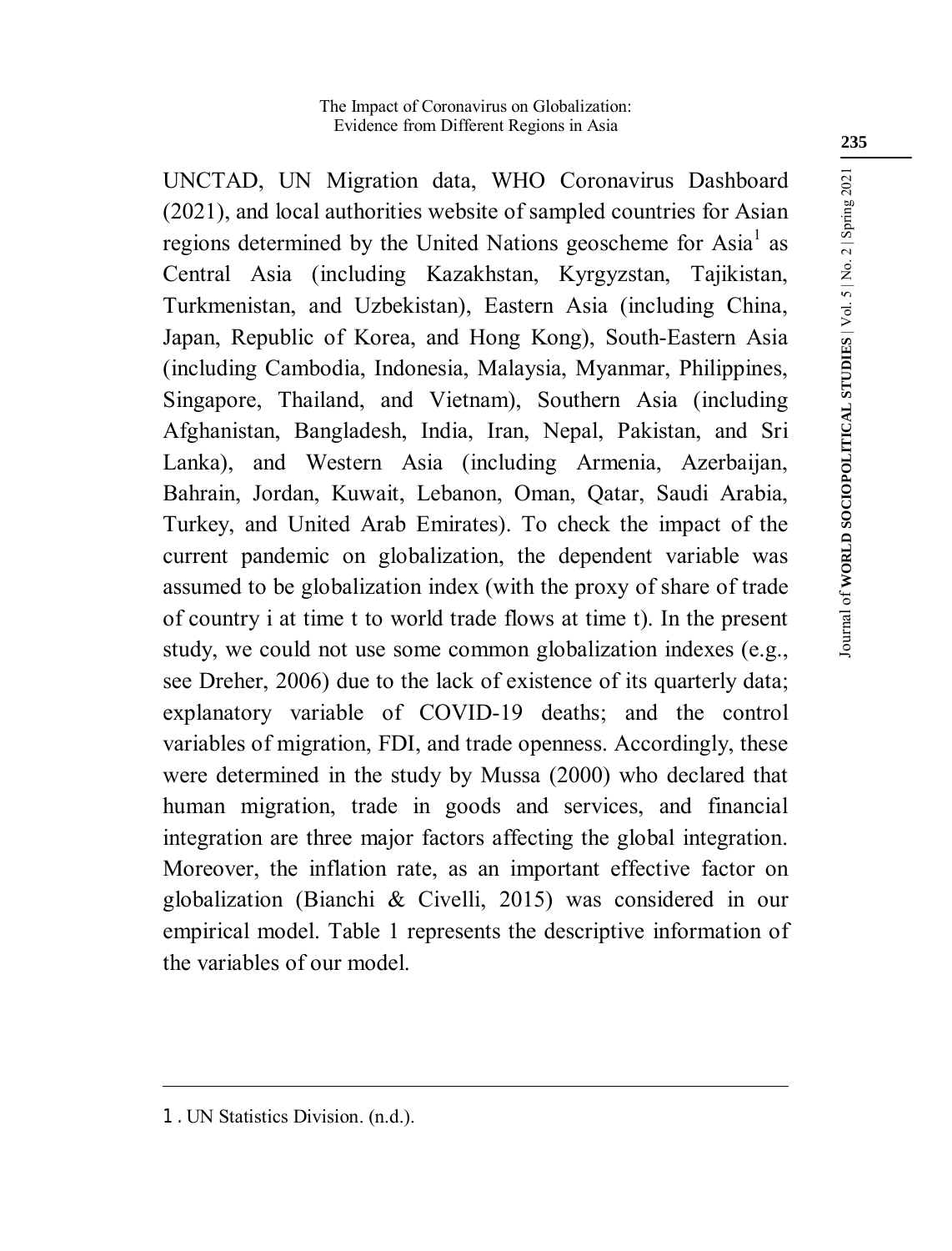| Variable                        | <b>Symbol</b>                                                                    | <b>Definition</b>                                                                                                                                         | Unit            |
|---------------------------------|----------------------------------------------------------------------------------|-----------------------------------------------------------------------------------------------------------------------------------------------------------|-----------------|
| Globalization                   | <b>GLOB</b>                                                                      | Contribution of trade from country<br>i at time t to global total trade flow<br>Trade <sub>it</sub><br>$\frac{1}{\sqrt{T} \text{total global trade}_{t}}$ | $\frac{0}{0}$   |
| COVID-19<br>deaths              | COVID                                                                            | Number of confirmed deaths from<br>the pandemic in country i at time t                                                                                    | Number          |
| Migration                       | MIG                                                                              | Flows of migrants from country i<br>at time t to other countries                                                                                          | Number          |
| direct<br>Foreign<br>investment | <b>FDI</b><br>Foreign direct investment,<br>net<br>inflows to county i at time t |                                                                                                                                                           | Current<br>US\$ |
| Trade openness                  | TO <sub>1</sub>                                                                  | Share of total trade to GDP of<br>country i at time t                                                                                                     | $\frac{0}{0}$   |
| Inflation rate                  | <b>INF</b>                                                                       | General level price of goods and<br>commodities                                                                                                           | $\frac{0}{0}$   |

**Table 1.** Variables of model

Source: Authors

To find out the relationship among the above-mentioned variables, the GMM (Generalized Method of Moments) was employed. Prior to proposing the estimations, it is necessary to check the existence of cross-sectional dependency and unit root among these variables. To this end, we employed four crosssectional dependence tests, including the Lagrange Multiplier (LM) of Breusch and Pagan (1980), Scaled version of LM test of Pesaran (2004), CD test of Pesaran (2004), and the modified version of LM test proposed by Pesaran & Yamagata (2008). In addition, the panel unit root tests of IPS (Im, Pesaran & Shin, 2003), LLC (Levin, Lin & Chu, 2002), and CADF (the Cross-Sectional Augmented Dickey Fuller) (Pesaran, 2007) were used. It should be mentioned that as a robustness check, the Ordinary Least Squares (OLS) technique was employed to estimate the coefficients for country level in five Asian regions.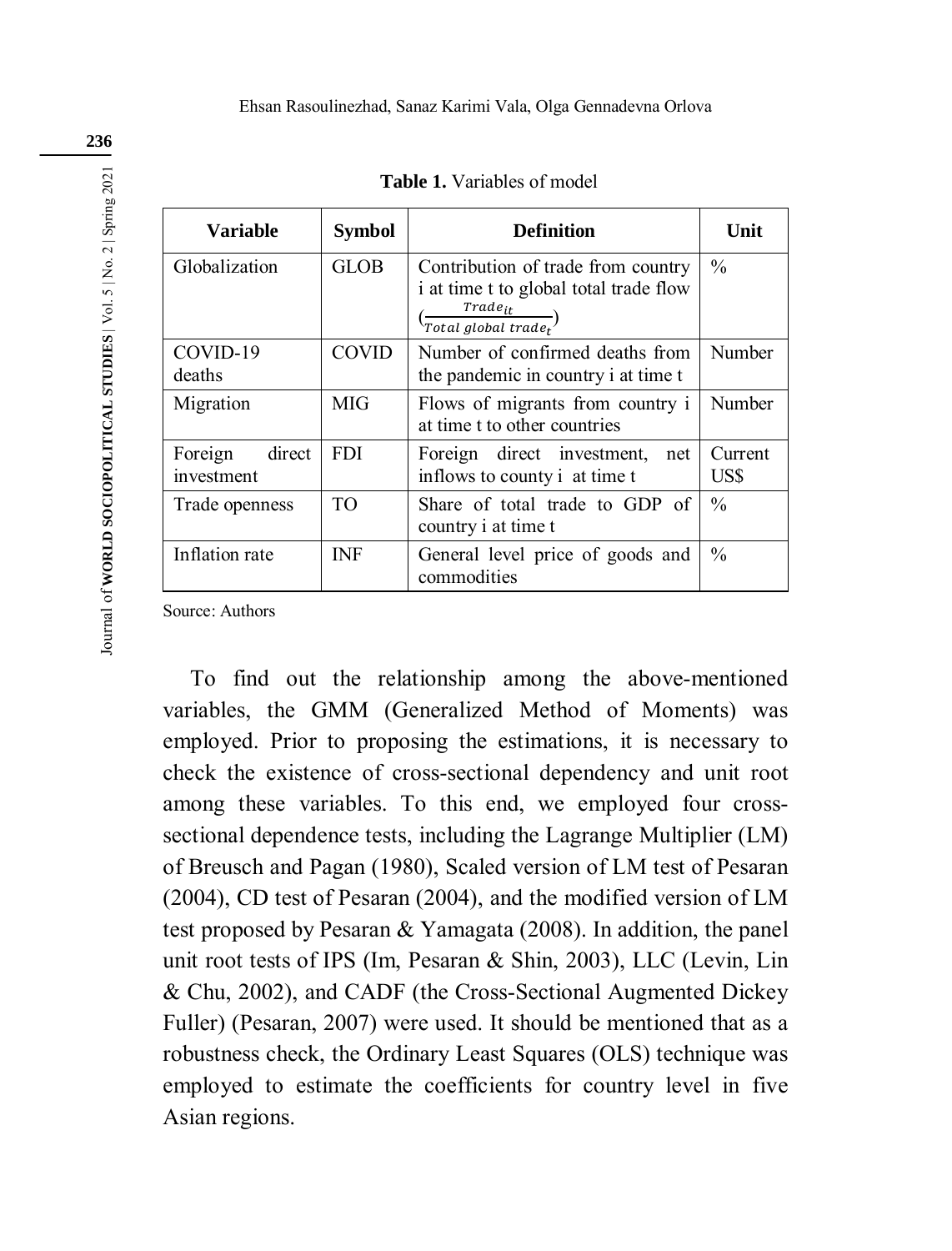# **4. Empirical Results**

In order to discover the relationship between COVID-19 and globalization in the five different Asian regions, the GMM technique was employed. The preliminary tests of the crosssectional dependency and panel unit root tests were conducted as well. Tables 3-5 report the results of these two preliminary tests as follow:

| Asian region       | Test                   | Value     |
|--------------------|------------------------|-----------|
|                    | Breusch Pagan LM test  | 94.392**  |
| Central Asia       | Pesaran Scaled LM test | 10.382*   |
|                    | Pesaran CD test        | 7.695**   |
|                    | Adjusted LM test       | $7.584*$  |
|                    | Breusch Pagan LM test  | 70.230**  |
| Eastern Asia       | Pesaran Scaled LM test | 5.110**   |
|                    | Pesaran CD test        | $6.410**$ |
|                    | Adjusted LM test       | 30.684*   |
|                    | Breusch Pagan LM test  | 90.594*   |
| South-Eastern Asia | Pesaran Scaled LM test | 8.101***  |
|                    | Pesaran CD test        | 6.399*    |
|                    | Adjusted LM test       | 23.328*   |
|                    | Breusch Pagan LM test  | 102.100** |
| Southern Asia      | Pesaran Scaled LM test | 10.293*   |
|                    | Pesaran CD test        | 8.103**   |
|                    | Adjusted LM test       | 7.955**   |
|                    | Breusch Pagan LM test  | 70.412*   |
| Western Asia       | Pesaran Scaled LM test | 10.191*** |
|                    | Pesaran CD test        | 8.493*    |
|                    | Adjusted LM test       | 8.111**   |

|  |  |  | Table 3. Results of four cross-sectional dependency tests |
|--|--|--|-----------------------------------------------------------|
|--|--|--|-----------------------------------------------------------|

|  |  |  | Note: *, ** and *** mean significance level of 5%, 10% and 1%, respectively. |
|--|--|--|------------------------------------------------------------------------------|
|  |  |  |                                                                              |

Source: Authors' compilation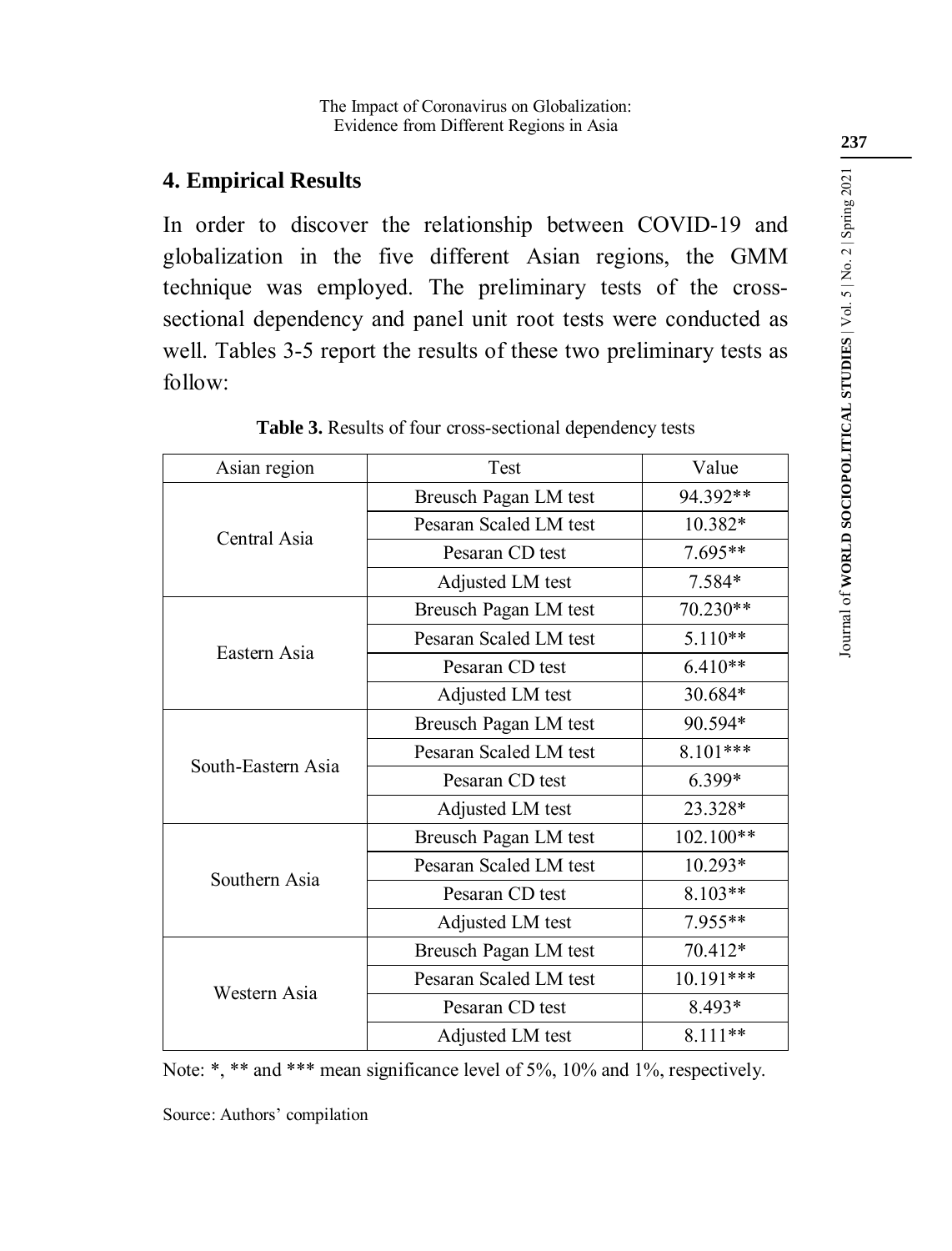| Asia              |                           | <b>Variable</b> |              |            |            |          |            |
|-------------------|---------------------------|-----------------|--------------|------------|------------|----------|------------|
| region            | <b>Test</b>               |                 | <b>COVID</b> | <b>MIG</b> | <b>FDI</b> | TO       | <b>INF</b> |
|                   | IPS (level)               | 2.80            | 1.76         | 0.40       | $-2.30$    | 1.19     | 3.17       |
| Central           | IPS (first<br>difference) | $-6.10*$        | $-5.70*$     | $-4.60**$  | $-5.39*$   | $-4.30*$ | $-2.94*$   |
| Asia              | LLC (level)               | $-1.80$         | $-2.69$      | $-0.89$    | $-1.50$    | 3.32     | $-0.13$    |
|                   | LLC (first<br>difference) | $-2.30*$        | $-6.00*$     | $-2.84*$   | $-4.79*$   | $-4.01*$ | $-0.64*$   |
|                   | IPS (level)               | 2.79            | 1.58         | 0.39       | $-1.74$    | 0.25     | 0.90       |
| Eastern           | IPS (first<br>difference) | $-6.40*$        | $-6.28*$     | $-5.09*$   | $-6.11*$   | $-4.48*$ | $-1.65*$   |
| Asia              | LLC (level)               | $-1.48$         | 2.14         | $-0.13$    | $-1.45$    | $-0.85$  | $-1.83$    |
|                   | LLC (first<br>difference) | $-4.89*$        | $-5.08*$     | $-0.57**$  | $-3.58*$   | $-2.76*$ | $-2.46*$   |
|                   | IPS (level)               | 2.68            | 1.75         | 0.24       | 2.48       | 0.86     | 3.17       |
| South-<br>Eastern | IPS (first<br>difference) | $-6.24*$        | $-5.46*$     | $-4.58*$   | $-6.33*$   | $-1.54*$ | $-2.90*$   |
| Asia              | LLC (level)               | $-1.83$         | $-1.54$      | $-2.79$    | $-1.54$    | $-1.43$  | $-2.67$    |
|                   | LLC (first<br>difference) | $-2.68*$        | $-2.88*$     | $-6.09*$   | $-4.97*$   | $-0.24*$ | $-6.09*$   |
|                   | IPS (level)               | 3.05            | 1.14         | $-2.28$    | 0.35       | 1.60     | 2.75       |
| Southern          | IPS (first<br>difference) | $-3.31*$        | $-4.27*$     | $-5.49*$   | $-5.47*$   | $-5.37*$ | $-6.07*$   |
| Asia              | LLC (level)               | $-0.19$         | 3.08         | $-1.36$    | $-0.79$    | $-2.38$  | $-1.54$    |
|                   | LLC (first<br>difference) | $-0.74*$        | $-4.76*$     | $-4.22*$   | $-2.64*$   | $-5.95*$ | $-2.49*$   |
|                   | IPS (level)               | 0.65            | 0.34         | $-1.66$    | 0.45       | 1.44     | 3.28       |
| Western           | IPS (first<br>difference) | $-2.06*$        | $-4.29*$     | $-6.03*$   | $-5.19*$   | $-6.59*$ | $-2.88*$   |
| Asia              | LLC (level)               | $-1.51$         | 2.18         | $-0.21$    | $-1.60$    | $-0.95$  | $-3.17$    |
|                   | LLC (first<br>difference) | $-4.90*$        | $-5.16*$     | $-0.76**$  | $-3.79*$   | $-2.86*$ | $-6.49*$   |

**Table 4.** Results of first-generation panel unit root tests

Note: \*, \*\* denote significance level of 5% and 10%, respectively.

Source: Authors' compilation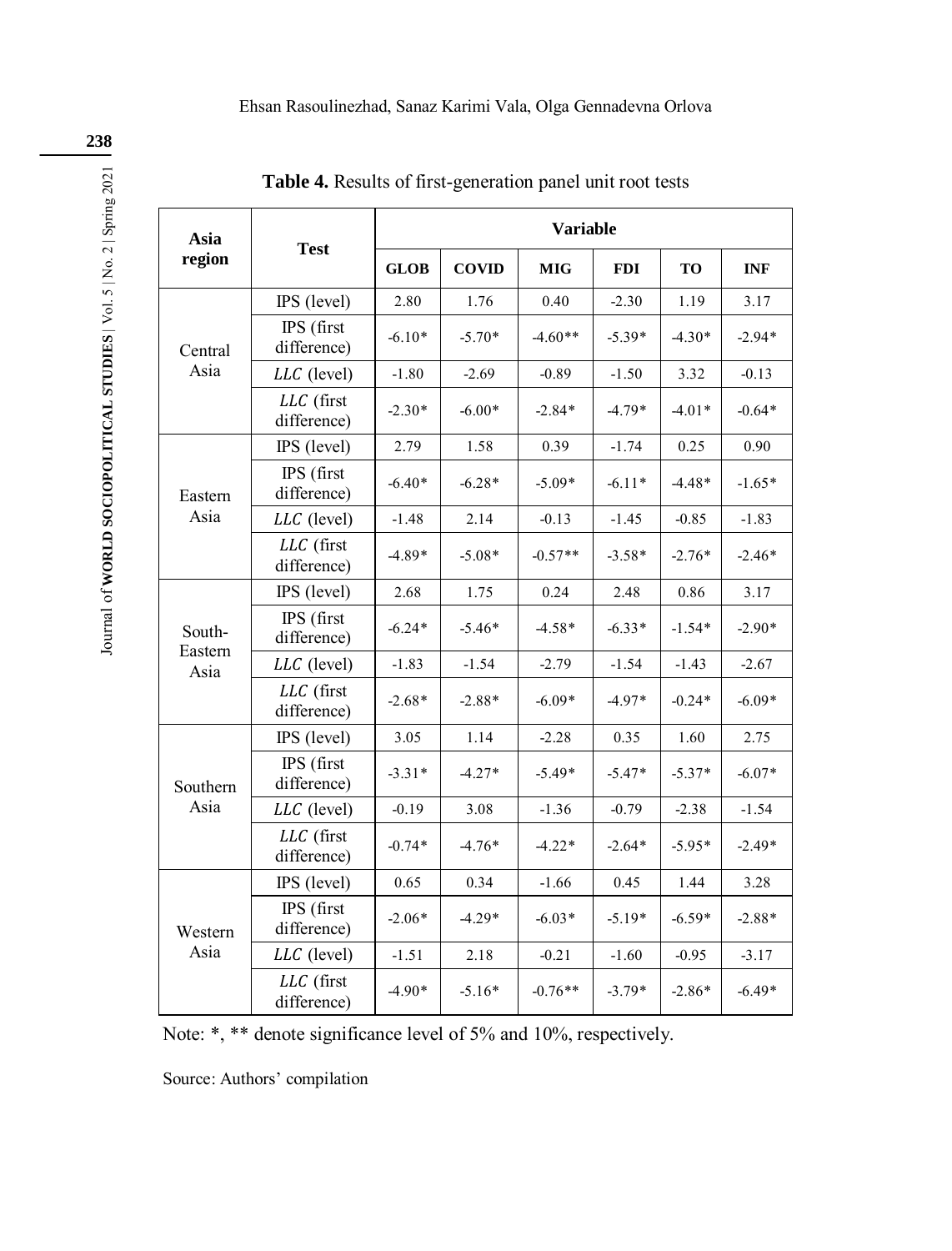| Asia            | <b>Test</b>                 | <b>Variable</b> |              |            |            |          |            |
|-----------------|-----------------------------|-----------------|--------------|------------|------------|----------|------------|
| region          |                             | <b>GLOB</b>     | <b>COVID</b> | <b>MIG</b> | <b>FDI</b> | TO       | <b>INF</b> |
| Central         | CADF (level)                | 2.51            | 2.16         | 1.05       | 0.15       | 0.41     | 2.60       |
| Asia            | CADF (first)<br>difference) | $-1.60*$        | $-4.17*$     | $-4.16*$   | $-3.94*$   | $-3.40*$ | $-2.49*$   |
| Eastern         | CADF (level)                | 1.35            | 2.43         | 2.56       | 0.31       | 2.16     | 1.08       |
| Asia            | CADF (first<br>difference)  | $-3.33*$        | $-1.44*$     | $-2.13*$   | $-3.83*$   | $-4.23*$ | $-4.12*$   |
| South-          | CADF (level)                | 2.41            | 1.59         | 2.14       | 1.06       | 2.50     | 0.17       |
| Eastern<br>Asia | CADF (first)<br>difference) | $-1.58*$        | $-4.39*$     | $-2.98*$   | $-4.13*$   | $-1.58*$ | $-4.79*$   |
| Southern        | CADF (level)                | 2.64            | 0.31         | 1.18       | 2.48       | 2.16     | 1.36       |
| Asia            | CADF (first<br>difference)  | $-2.13*$        | $-3.37**$    | $-4.54*$   | $-1.64*$   | $-4.15*$ | $-3.54*$   |
|                 | CADF (level)                | 2.48            | 2.11         | 1.19       | 0.21       | 0.40     | 2.58       |
| Western<br>Asia | CADF (first)<br>difference) | $-1.94*$        | $-4.01*$     | $-4.12*$   | $-4.78*$   | $-3.39*$ | $-2.18*$   |

**Table 5.** Results of second-generation panel unit root test

Note: \*, \*\* denote significance level of 5% and 10%, respectively.

Source: Authors' compilation

As reported in Table 3, the four tests of cross-sectional dependency proved the presence of cross-sectional dependency among Asian countries. Furthermore, the results of panel unit root tests, which are represented in Tables 4-5, indicate that the series are not stationary at level, while they become stationary with the first difference.

Considering the results of the aforementioned preliminary tests, we performed the panel co-integration test to explore whether there is a long-run relationship amongst these variables. To this end, twopanel co-integration test of Westerlund (2007) was employed. The results, reported in Table 6, stipulated that a long-run relationship exists amongst the variables in the five Asian regions under study. Therefore, we ran the estimation using the GMM technique.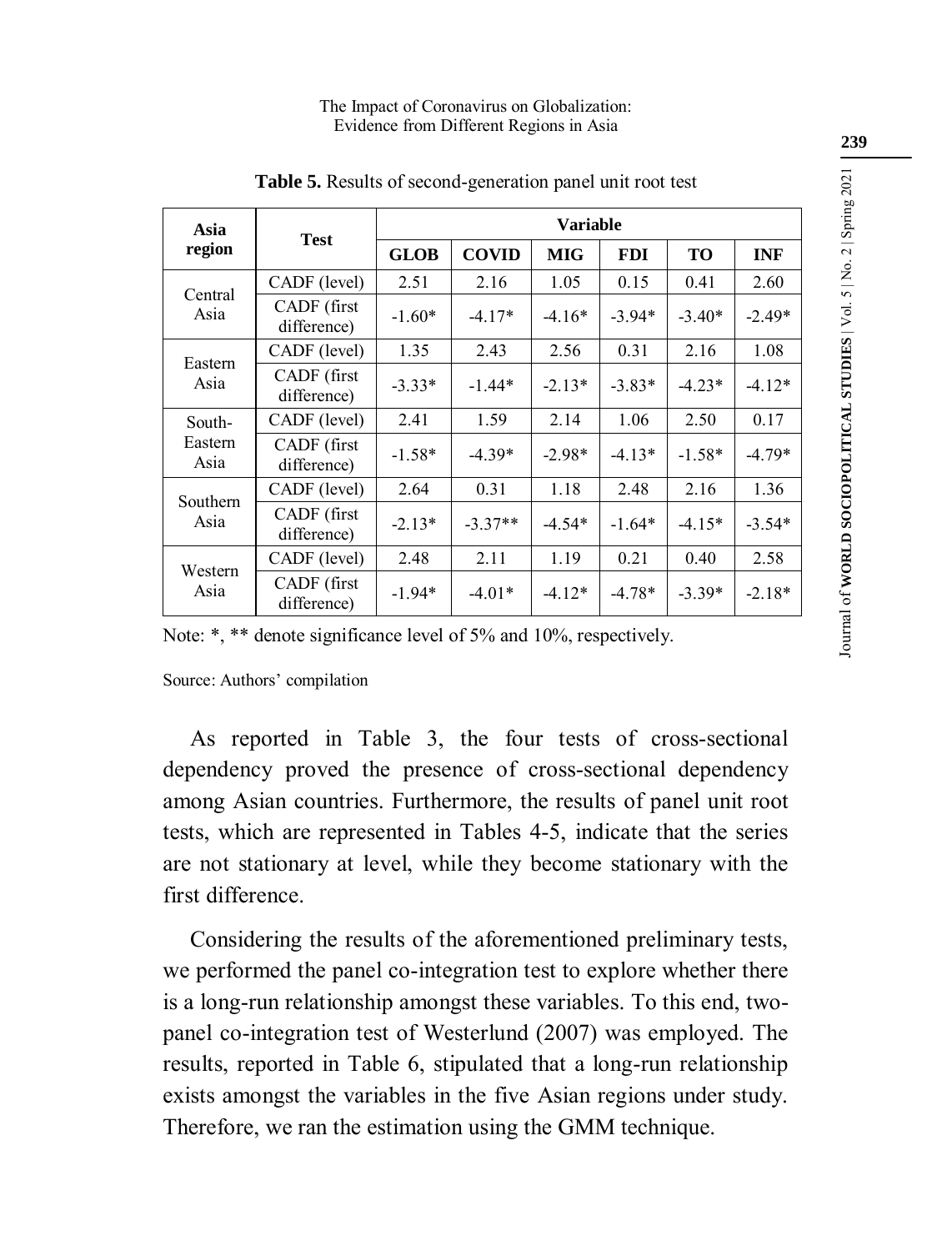|                    |                         |         | <b>Variable</b> |           |
|--------------------|-------------------------|---------|-----------------|-----------|
| Asia region        | <b>Test</b>             | value   | Prob.           | Robust p. |
|                    | $G_t$                   | $-3.70$ | 0.00            | 0.00      |
| Central Asia       | $G_{a}$                 | $-4.60$ | 0.00            | 0.00      |
|                    | $P_t$                   | $-2.81$ | 0.20            | 0.02      |
|                    | $P_a$                   | $-1.89$ | 0.02            | 0.00      |
|                    | $G_t$                   | $-2.95$ | 0.00            | 0.00      |
|                    | $G_{a}$                 | $-5.01$ | 0.00            | 0.00      |
| Eastern Asia       | $P_t$                   | $-2.01$ | 0.31            | 0.04      |
|                    | $P_a$                   | $-1.90$ | 0.00            | 0.00      |
|                    | $G_t$                   | $-2.69$ | 0.00            | 0.00      |
|                    | $G_{a}$                 | $-4.23$ | 0.01            | 0.00      |
| South-Eastern Asia | $P_t$                   | $-2.90$ | 0.14            | 0.01      |
|                    | $\mathbf{P}_{\text{a}}$ | $-2.19$ | 0.03            | 0.01      |
|                    | $G_t$                   | $-3.67$ | 0.00            | 0.00      |
| Southern Asia      | $G_{a}$                 | $-4.25$ | 0.05            | .00.      |
|                    | $P_t$                   | $-2.91$ | 0.19            | 0.03      |
|                    | $P_a$                   | $-1.96$ | 0.00            | 0.00      |
|                    | $G_t$                   | $-4.14$ | 0.00            | 0.00      |
| Western Asia       | $G_{a}$                 | $-4.65$ | 0.01            | 0.03      |
|                    | $P_t$                   | $-2.96$ | 0.00            | 0.00      |
|                    | $P_a$                   | $-1.65$ | 0.01            | 0.03      |

**Table 6.** Results of panel co-integration test

Source: Authors' compilation

The findings illustrated in Table 7 for the GMM in the studied five Asian regions express that the COVID-19 lowered globalization in all regions. The magnitude of its effect was found to be larger for Eastern Asia, where the Asian developed countries, such as Japan and South Korea are placed. In other words, we can conclude that the pandemic caused more severe negative impacts on the globalization of more developed countries in Asia, whereas it had a smaller negative impact on less developed regions, such as Central Asia.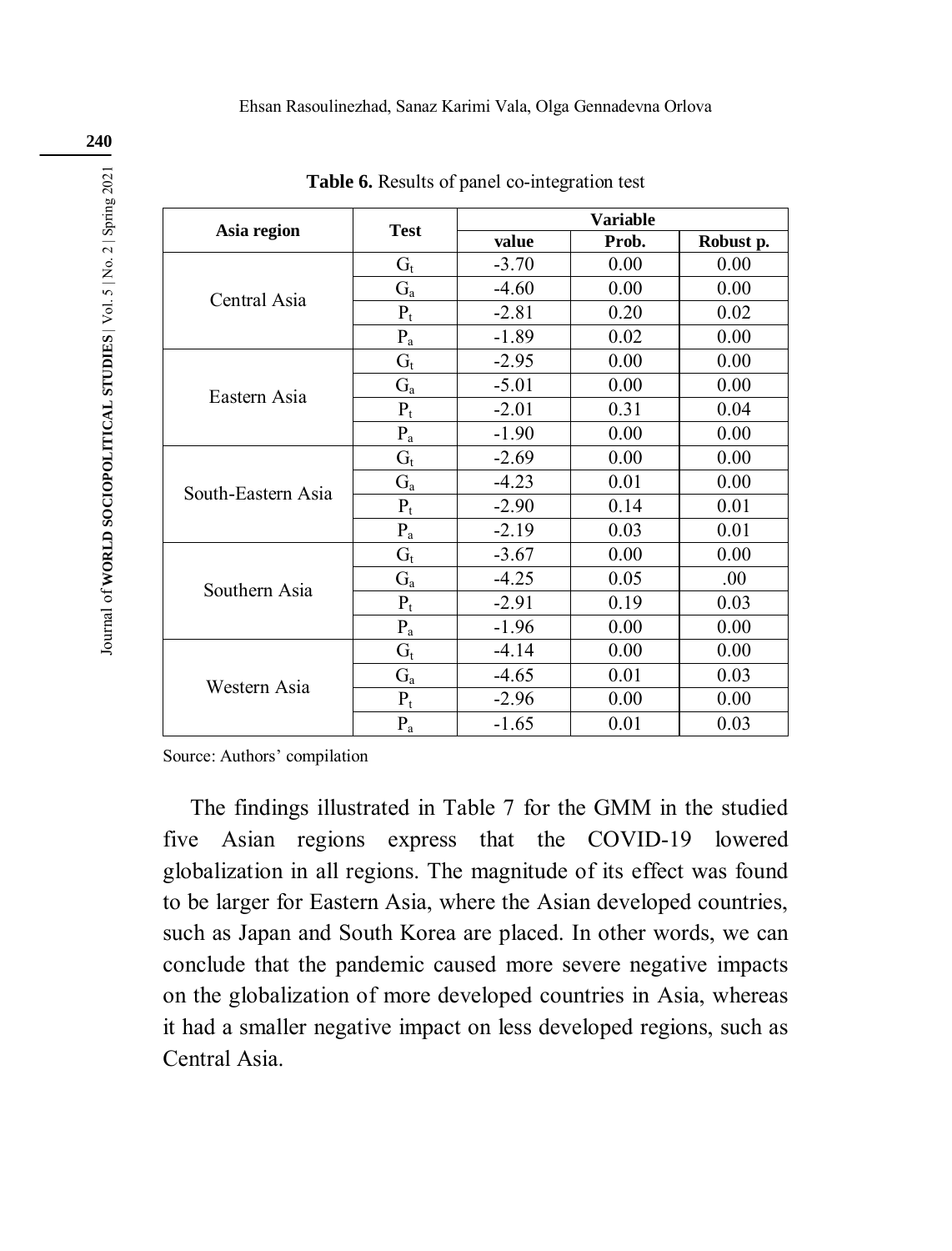| Variable     | Central<br>Asia | Eastern<br>Asia | South-<br>Eastern Asia | Southern<br>Asia | Western<br>Asia |
|--------------|-----------------|-----------------|------------------------|------------------|-----------------|
| <b>COVID</b> | $-0.02*$        | $-0.15**$       | $-0.10*$               | $-0.08*$         | $-0.04*$        |
| MIG          | $0.15**$        | $0.42*$         | $0.23*$                | $0.18*$          | $0.28**$        |
| <b>FDI</b>   | 0.04            | $0.64**$        | $0.19*$                | $0.42**$         | $0.51**$        |
| TO           | $0.09**$        | $0.39**$        | $0.41*$                | $0.28**$         | $0.14**$        |
| INF          | $-0.01**$       | $0.03**$        | $-0.11**$              | $-0.09**$        | $-0.19*$        |

**Table 7.** GMM estimation results

Note:  $*$  and  $**$  show significance at 5% and 10%, respectively.

With regards to migration, it was observed that this variable had a positive impact on the globalization level of Asian regions. This impact is larger for Eastern Asian and Western Asian regions. Another important point was that the effect of this variable was found to be more than the effect of COVID-19. Therefore, the policies made to ease migration flows from and to Asian countries would be useful in order to combat the negative consequences of the current pandemic on globalization. The coefficients of FDI for all five Asian regions were positive, except for the Central Asia region, where the coefficient was not statistically significant. In this regard, the main reasons may possibly be the lack of appropriate business climate and the absence of government support of foreign investors in the region. Correspondingly, these results are in line with the findings of Batsaikhan and Dabrowski (2017), who argued that Central Asia could not follow the reform path to a better economic climate after the collapse of the USSR (the Union of Soviet Socialist Republics). In addition, trade openness upturns the globalization in all five Asian regions. Hence, revitalization of trade liberalism after proposing the policy of protectionism during

**241**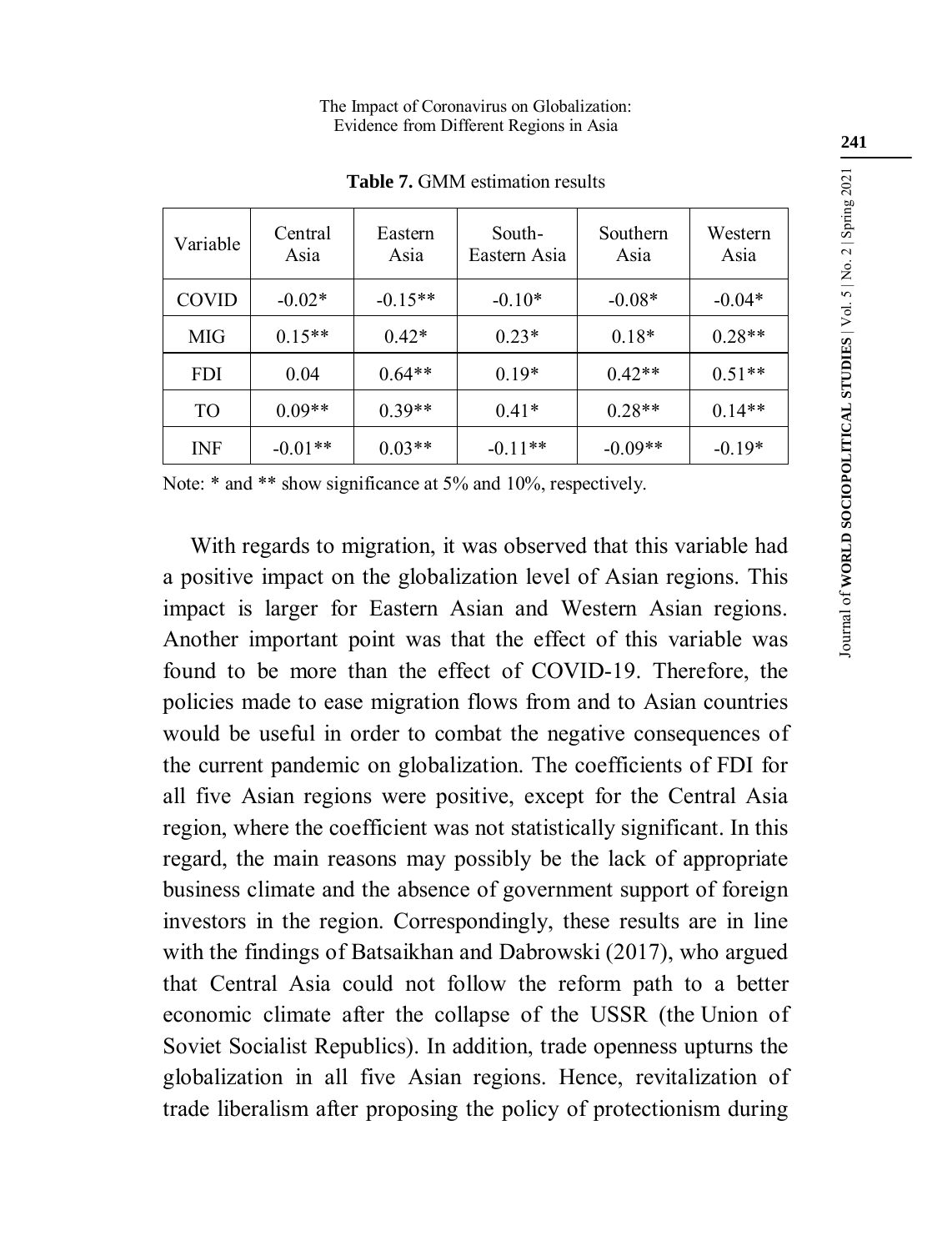the COVID-19 could be considered a fruitful policy for globalization recovery in Asia.

With regards to inflation rate, the coefficients were negative, except for Eastern Asia. The main reason for the positive impact of inflation rate on the globalization level of Eastern Asian countries may be conducting fundamental fiscal reforms in this region, which consequently resulted in the normal level of inflation rate in these countries, which may accelerate both economic production and industrial improvement. These findings are in line with those of Shimasawa and Sadahiro (2009) and Michelis and Iacoviello's (2016), who mentioned the positive impacts of rational inflation rate on economic power of different countries.

In the following step, to discover the way in which COVID-19 affects the globalization of Asian countries, we employed the Ordinary Least Squares (OLS) technique for country level in the five Asian regions under study. In should be mentioned that the coefficients of other explanatory variables were skipped due to the limitations of this research.

Table 8 represents the results of the OLS estimation for Central Asian countries. It is clear that the coefficient of COVID-19 in the case of Tajikistan was statistically insignificant, while the negative impact of the pandemic on globalization level in Central Asia was larger for Kazakhstan and Uzbekistan, as the largest economies in the region. It can be concluded that in the Central Asia region, the magnitude of negative consequence of COVID-19 on globalization mostly depends on the economic size of the country. In other words, the larger an economy, the greater the negative impact of the Coronavirus pandemic on its globalization level.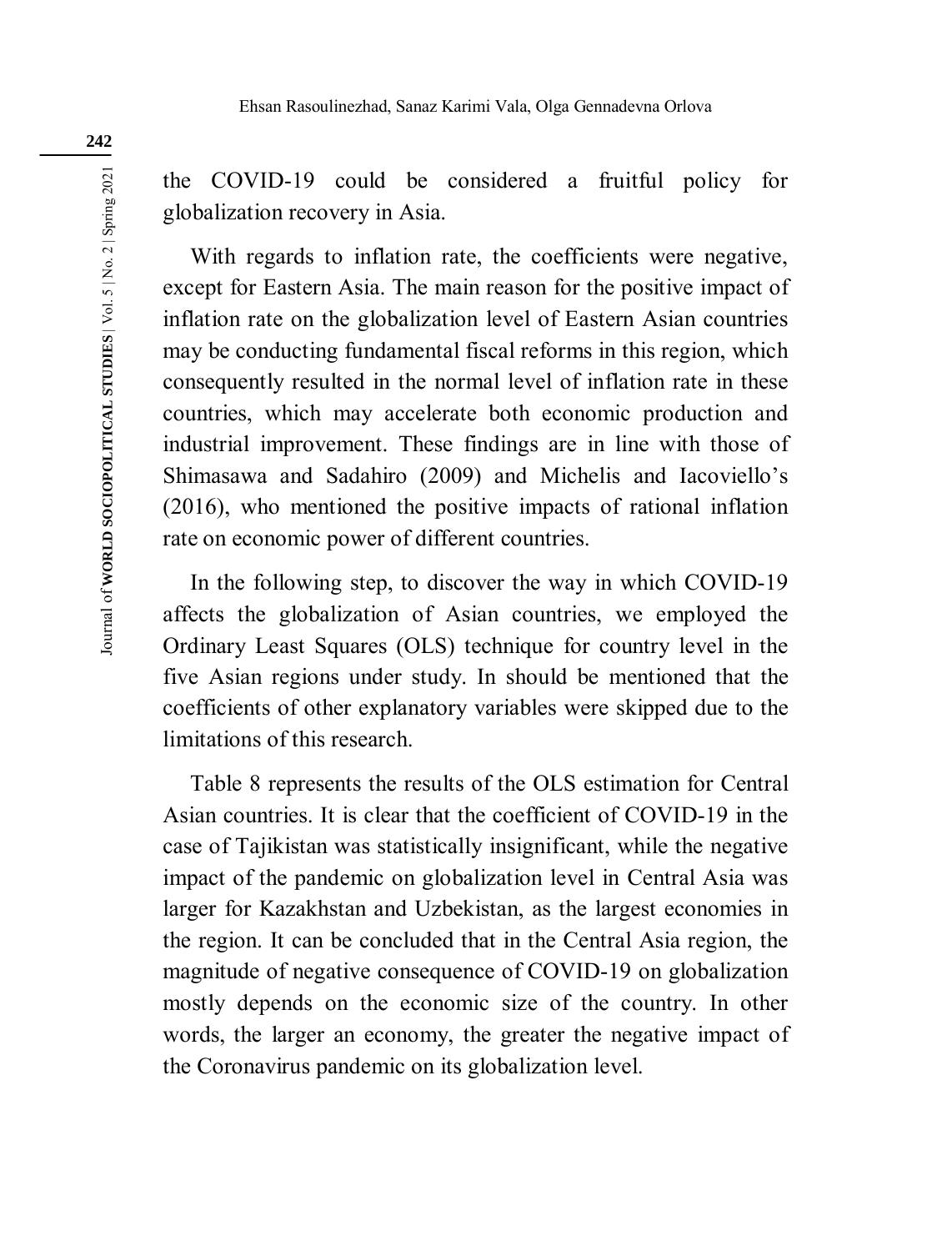| Country      | <b>Coefficient</b> | p. value |
|--------------|--------------------|----------|
| Kazakhstan   | $-0.16$            | $0.04*$  |
| Kyrgyzstan   | $-0.09$            | $0.08**$ |
| Tajikistan   | $-0.01$            | 0.24     |
| Turkmenistan | $-0.05$            | $0.00*$  |
| Uzbekistan   | $-0.11$            | $0.06**$ |

**Table 8.** Impact of COVID-19 on globalization for individual countries of Central Asia

Note:  $*$  and  $**$  show significance at 5% and 10%, respectively.

Source: Authors' compilation

The impacts of COVID-19 on the globalization level of countries in the Eastern Asia region are represented in Table 9. Based on the estimated coefficients in this study, Japan and China are the two economies in which the Coronavirus has had greater negative impacts on the globalization level. Concerning South Korea and Hong Kong, the results proved that a 1% increase in COVID-19 deaths may lead to a lower globalization speed in these countries, by nearly 0.25% and 0.19%, respectively.

**Table 9.** Impact of COVID-19 on globalization for individual countries

of Eastern Asia

| Country     | Coefficient | p. value |
|-------------|-------------|----------|
| China       | $-0.31$     | $0.00*$  |
| Japan       | $-0.58$     | $0.09**$ |
| South Korea | $-0.25$     | $0.01*$  |
| Hong Kong   | $-0.19$     | $0.00*$  |

Note:  $*$  and  $**$  show significance at 5% and 10%, respectively.

Source: Authors' compilation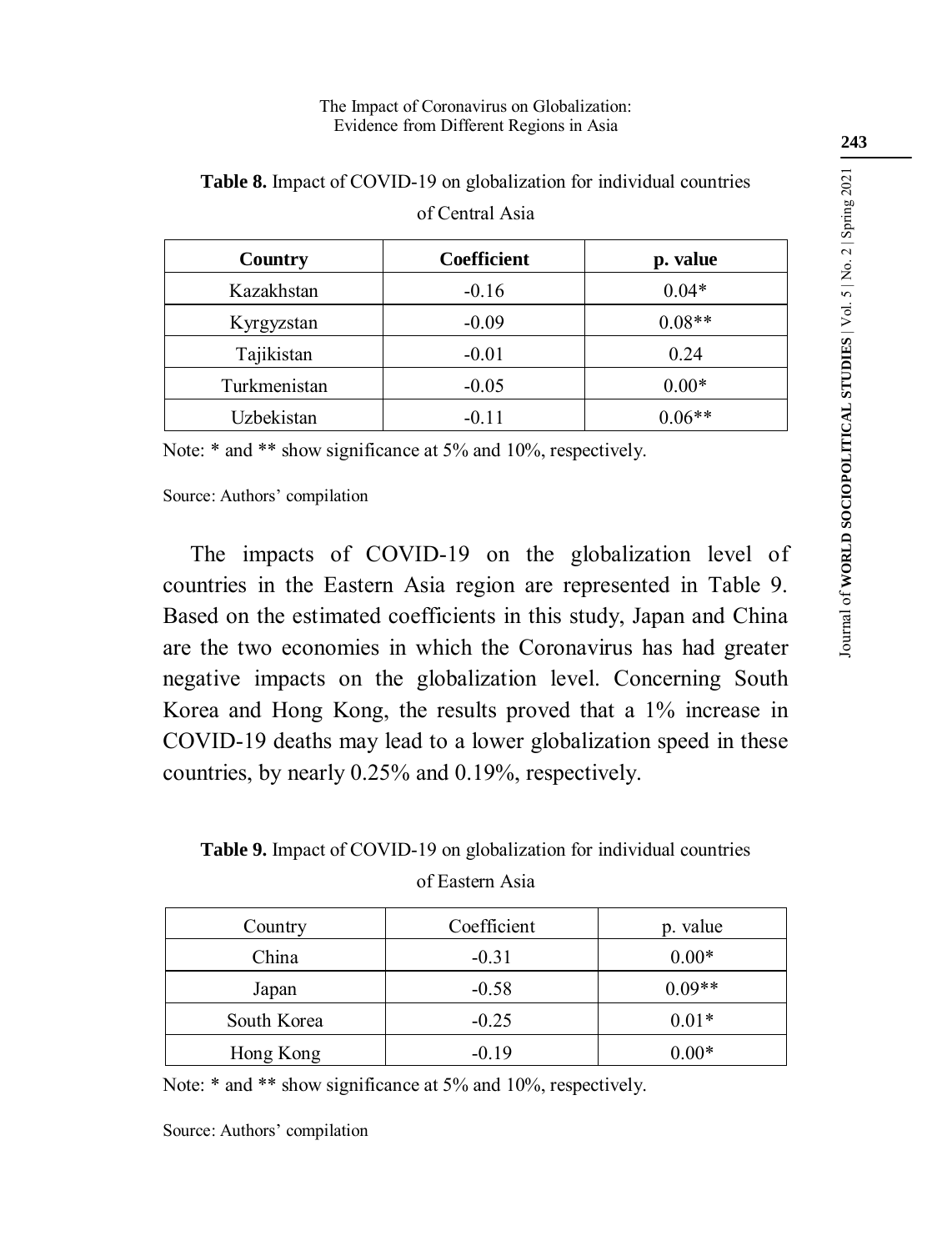Furthermore, with regards to South-Eastern Asian countries, the findings in Table 10 illustrated that Singapore and Myanmar are the two economies in the region, which experienced a larger adverse impact of the disease on their globalization level, while the harsh consequences of COVID-19 on globalization was smaller for Cambodia and Thailand.

**Table 10.** Impact of COVID-19 on globalization for individual countries of South-Eastern Asia

| Country     | Coefficient | p-value  |
|-------------|-------------|----------|
| Cambodia    | $-0.18$     | $0.00*$  |
| Indonesia   | $-0.21$     | $0.01*$  |
| Malaysia    | $-0.20$     | $0.00*$  |
| Myanmar     | $-0.28$     | $0.06**$ |
| Philippines | $-0.14$     | $0.03*$  |
| Singapore   | $-0.34$     | $0.00*$  |
| Thailand    | $-0.16$     | $0.00*$  |
| Vietnam     | $-0.21$     | $0.08**$ |

Note:  $*$  and  $**$  show significance at 5% and 10%, respectively.

Source: Authors' compilation

In case of Southern Asia, the estimated coefficients, which are reported in Table 11, indicate that the adverse effect of this pandemic on globalization is not statistically significant for Afghanistan and Iran. We may attribute the main reasons of this finding to the existence of local tensions in Afghanistan and the international political tensions of Iran and the Western countries (Anderson, 2019; Niknami, 2020), which have larger significant impacts on their globalization level compared to the pandemic. In

**244**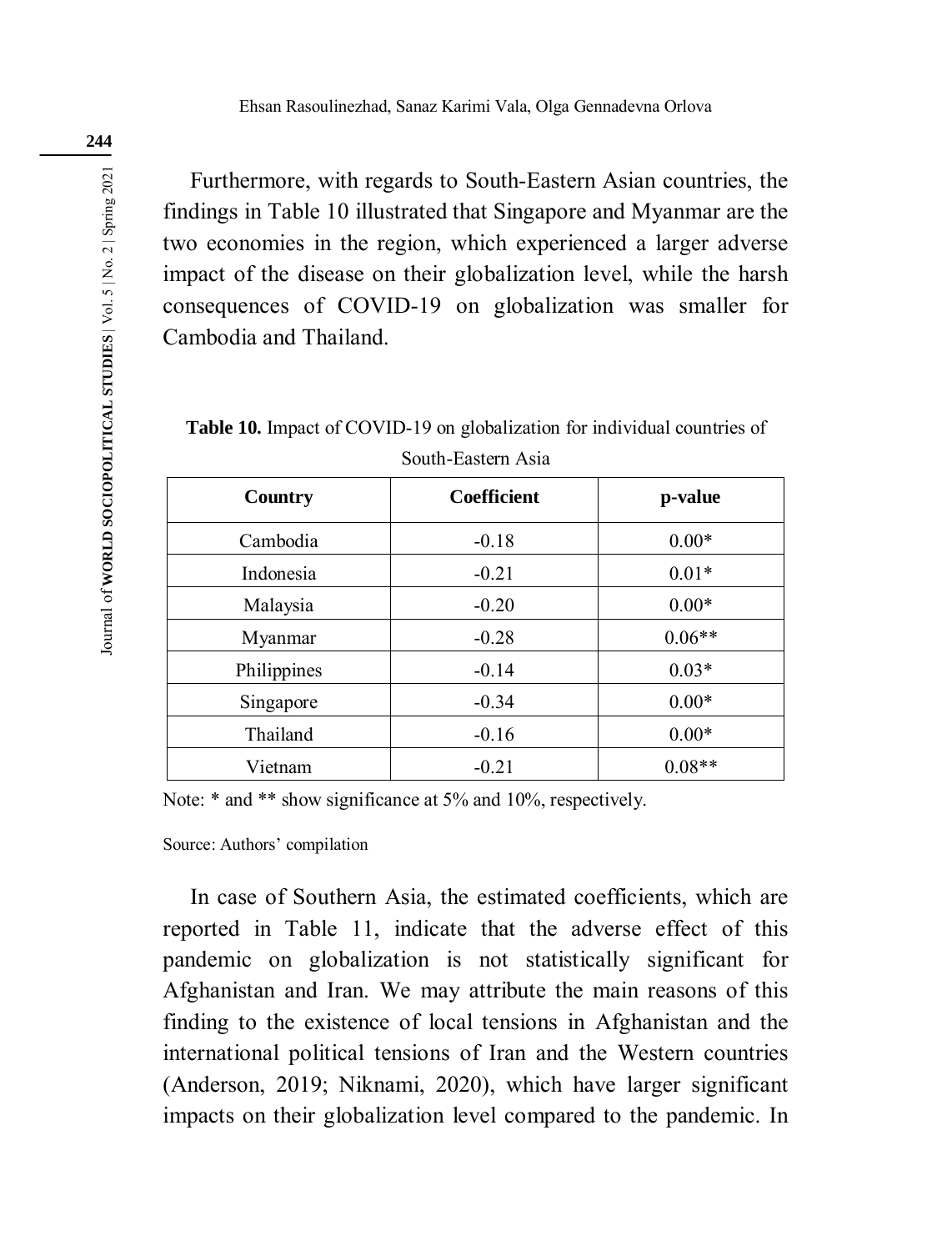addition, a 1% increase in the COVID-19 deaths may lead to a decreased globalization speed in India and Pakistan by approximately 0.25% and 0.09%, respectively. In this region, again, the largest economy (India) suffers from more severe pandemic-related impacts on its globalization level.

**Table 11.** Impact of COVID-19 on globalization for individual countries

| Country     | <b>Coefficient</b> | p-value  |
|-------------|--------------------|----------|
| Afghanistan | $-0.03$            | 0.14     |
| Bangladesh  | $-0.00$            | $0.09**$ |
| India       | $-0.25$            | $0.00*$  |
| Iran        | $-0.06$            | 0.36     |
| Nepal       | $-0.01$            | $0.05*$  |
| Pakistan    | $-0.09$            | $0.00*$  |
| Sri Lanka   | $-0.11$            | $0.00*$  |

#### of Southern Asia

Note:  $*$  and  $**$  show significance at 5% and 10%, respectively.

Source: Authors' compilation

Finally, Table 12 represents the estimated coefficients of COVID-19 for the selected countries from Western Asia. The coefficients were negative and statistically significant for all those countries in this region. However, the impacts for giant energyproducers in GCC ([Persian] Gulf Cooperation Council), such as Saudi Arabia, Qatar, and Kuwait were estimated to be small. The reason for these small impacts may be the fact that for these countries, the instrument of globalization and interactions with other nations is energy. Therefore, the existence of COVID-19 is not considered as a serious threat for their globalization path. In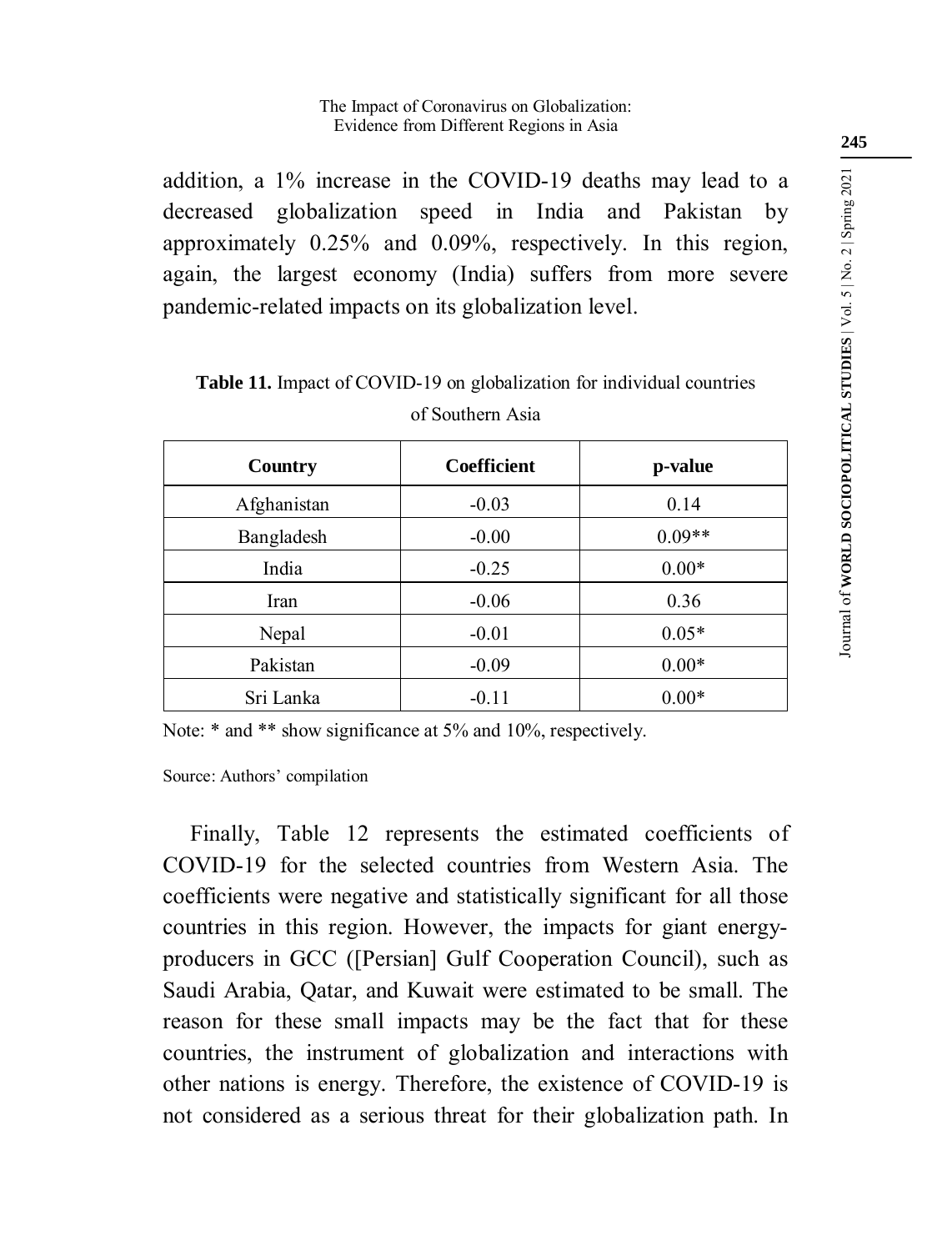opposite, the two countries of Turkey and United Arab Emirates, where the income from tourism sector has major contributions to the country's GDP, experienced a larger impact of COVID-19 on their globalization. In other words, we can conclude that in this region, the magnitude of the COVID-19 impacts principally depends on the country's economic nature.

Table 12. Impact of COVID-19 on globalization for individual countries

| <b>Country</b>       | <b>Coefficient</b> | p-value  |
|----------------------|--------------------|----------|
| Armenia              | $-0.19$            | $0.00*$  |
| Azerbaijan           | $-0.20$            | $0.02*$  |
| Bahrain              | $-0.01$            | $0.00*$  |
| Jordan               | $-0.00$            | $0.06**$ |
| Kuwait               | $-0.01$            | $0.01*$  |
| Lebanon              | $-0.19$            | $0.00*$  |
| Oman                 | $-0.06$            | $0.01*$  |
| Qatar                | $-0.00$            | $0.00*$  |
| Saudi Arabia         | $-0.01$            | $0.03*$  |
| Turkey               | $-0.25$            | $0.07**$ |
| United Arab Emirates | $-0.23$            | $0.00*$  |

of Western Asia

Note:  $*$  and  $**$  show significance at 5% and 10%, respectively.

Source: Authors' compilation

## **5. Concluding Remarks and Policy Implications**

Following the spread of COVID-19 around the world in late 2019, many scholars and policymakers investigated the effects of this pandemic on various countries' economy. One of the neglected aspects of the coronavirus is its impact on the process and speed of globalization in different countries. In this paper, we studied the relationship between the pandemic and globalization in certain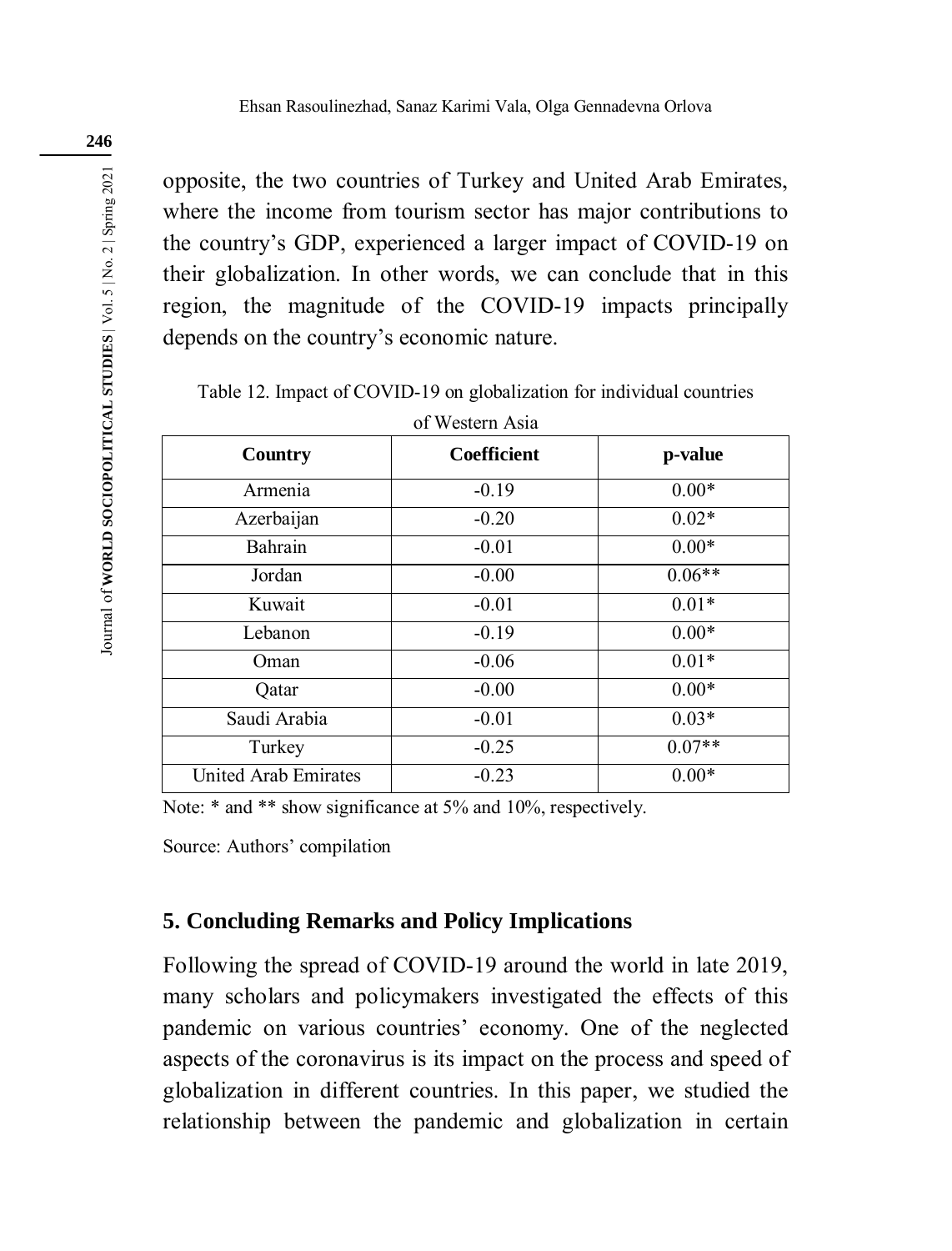Asian countries using quarterly data, which belonged to the period from 2010 to 2020. The empirical results from the country level and total panels reveal that the magnitudes of the impact of COVID-19 on the globalization path of Asian countries differ in different countries in Asia. Likewise, according to Dumrongrittikul, Anderson and Vahid (2019), the major Asian emerging and developing countries, such as China, India, Indonesia, and Korea have experienced a severe negative impact caused by COVID-19 on their globalization path. Furthermore, Newly Industrialized Asian Economies (i.e., South Korea, Taiwan, Singapore, and Hong Kong) are among the Asian countries where the COVID-19 resulted in larger negative consequences on globalization progression. In addition, Asian economies like the UAE and Turkey, who mostly rely on their tourism incomes have experienced a significant negative impact caused by the pandemic on the globalization level. However, the impacts of the current pandemic on globalization were found to be statistically insignificant for the case of weak economies, such as Tajikistan, the cases that have faced unprecedented exogenous shocks, as in Iran and Afghanistan, and the cases where the definition of globalization is based on energy trade (i.e., energy producers in GCC). Therefore, it can be highlighted that this pandemic and its consequences, such as protectionism (trade and capital deliberalism) and travel restrictions, are not potential threats for all Asian countries. This impact therefore highly depends on the economic nature, political stability, economic size, and globalization nature. As a result, for globalization recovery, there no unique pattern could be foreseen and applied in all Asian countries; each country should determine useful practical policies based on its economic mechanism and interactions with respect to regional and global variables.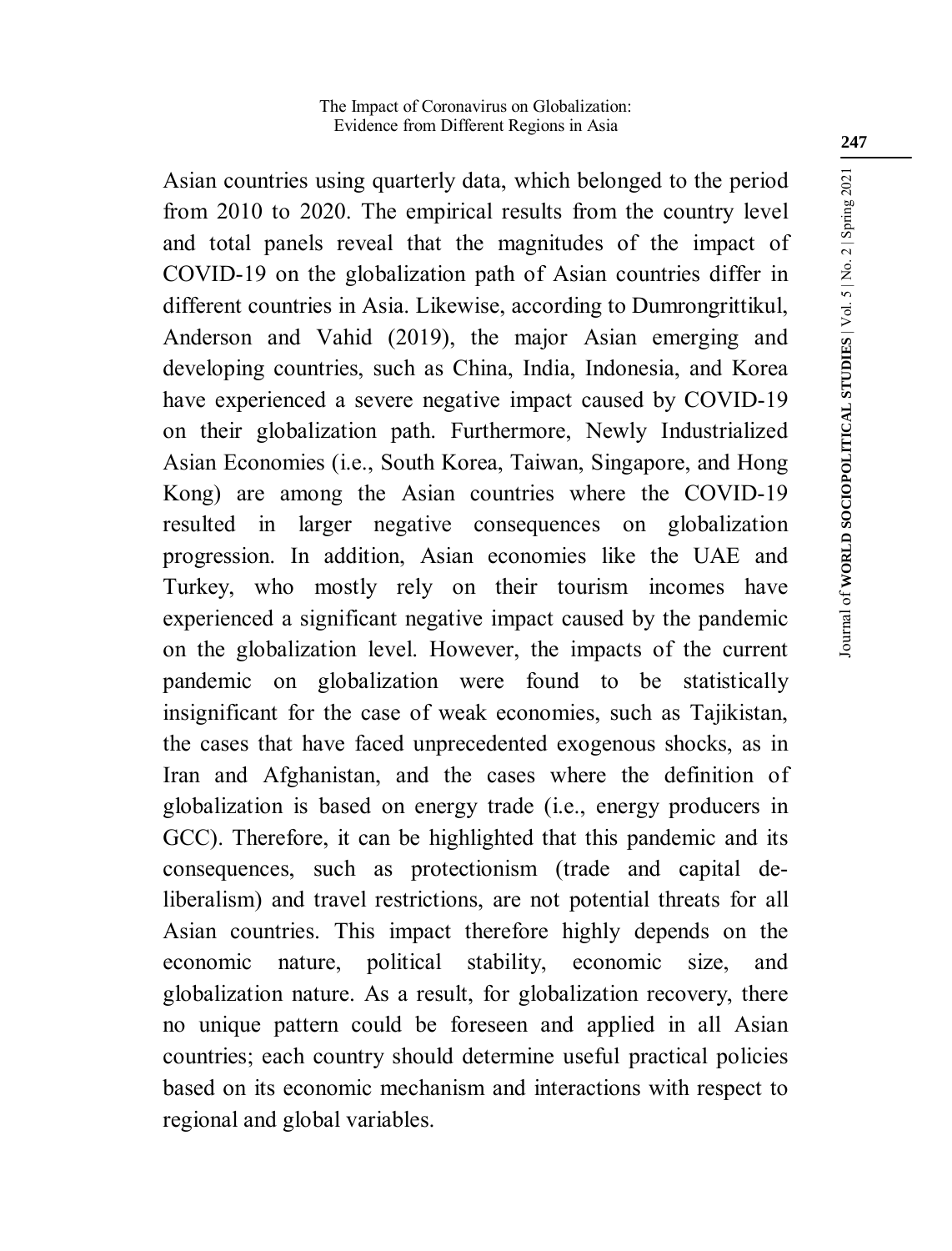Journal of WORLD SOCIOPOLITICAL STUDIES | Vol. 5 | No. 2 | Spring 2021 Journal of **WORLD SOCIOPOLITICAL STUDIES** | Vol. 5 | No. 2 | Spring 2021

As practical policy implications for this research, boosting various aspects of knowledge-based economy, such as electronic trade, digital finance, and remote tourism can be addressed as valuable policies for Asian nations, especially in those countries where tourism revenue plays an important role in government's budget. Furthermore, lowering the levels of protectionism and trade restrictions is important for Asian countries with large trade openness. Of note, more rapid vaccination efforts in Asian nations would consequently accelerate the reduction in protectionism of these countries. In addition, considering the concept of globality (the world as a single place) proposed by Axford (2013), strengthening regional agreements and cooperation among Asian nations may provide more interactions between countries, especially in the post- COVID era. With regards to this policy, improving the performance of Eurasian Economic Union, BRI (Belt and Road Initiative) of China (which is considered as a new connection between Asian nations), the Asia Pacific Trade Agreement (APTA), ASEAN, Indonesia-Australia Comprehensive Economic Partnership Agreement, and EFTA (European Free Trade Association) could help the countries to re-globalize their economy both during and after the pandemic. This trend of reglobalizing, named as "slowbalization" or "globalization with light speed" by scholars such as Kandil, Battaia & Hammami (2020) may save the mainstream of globalization during and at the end of the pandemic. In addition to the mentioned policies, an integrated strategic planning among Asian nations is highly recommended. This unified approach in planning may reallocate the production inputs and capital in the Asian regions, which could lead to the improvement of growth pillars in Asia and therefore decrease the negative consequences of the pandemic in the regions.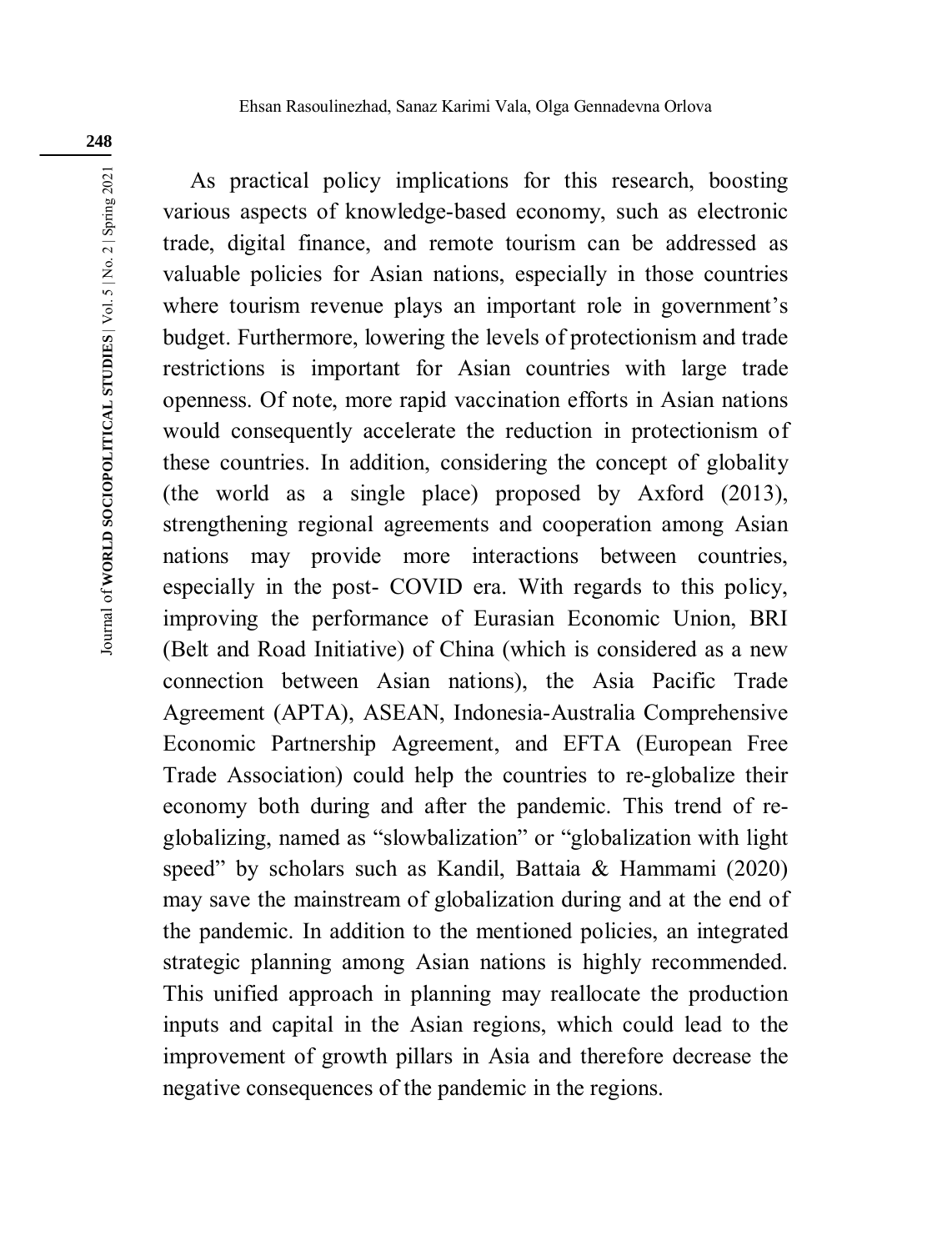This paper intended to study the relationship between the COVID-19 and globalization in both developed and developing nations. However, the lack of data did not allow us to expand our results. Future studies should consider the effect of the two factors of development and income on the relationship between these two variables. In addition, comparing Asian nations with other regions in Europe and Africa is highly recommended in future studies.

### **References**

- Adu-Gyamfi, S., Brenya, E., Gyasi, R., Abass, K., Darkwa, B., Nimoh, M., & Tomdi, L. (2021). A COVID in the wheels of the world: A Contemporary History of a Pandemic in Africa. *Research in Globalization*, *3*(100043), 1-9. Retrieved from https://doi.org/ 10.1016/j.resglo.2021.100043
- Anderson, T. (2019). Iran's Resistance Economy and Regional Integration. *World Sociopolitical Studies*, *3*(4), 649-685. DOI: 10.22059/WSPS.2020.302621.1148
- Axford, B. (2013). *Theories of Globalization*. Cmbridge & Malden: Wiley Publications.
- Balsa-Barreiro, J., Vié, A., Morales, A. J., & Cebrián, M. (2020). Deglobalization in a Hyper-Connected World. *Palgrave Communications*, *6*(1), 1-4. DOI:10.1057/s41599-020-0403-x
- Batsaikhan, U., & Dabrowski, M. (2017). Central Asia- twenty-five Years after the Breakup of the USSR*. Russian Journal of Economics, 3*(3), 296-320. DOI:10.1016/j.ruje.2017.09.005
- Bianchi, F., & Civelli, A. (2015). Globalization and Inflation: Evidence from a Time-varying VAR. *Review of Economic Dynamics*, *18*(2), 406-433. Retrieved from http://dx.doi.org/10.1016/j.red.2014.07.004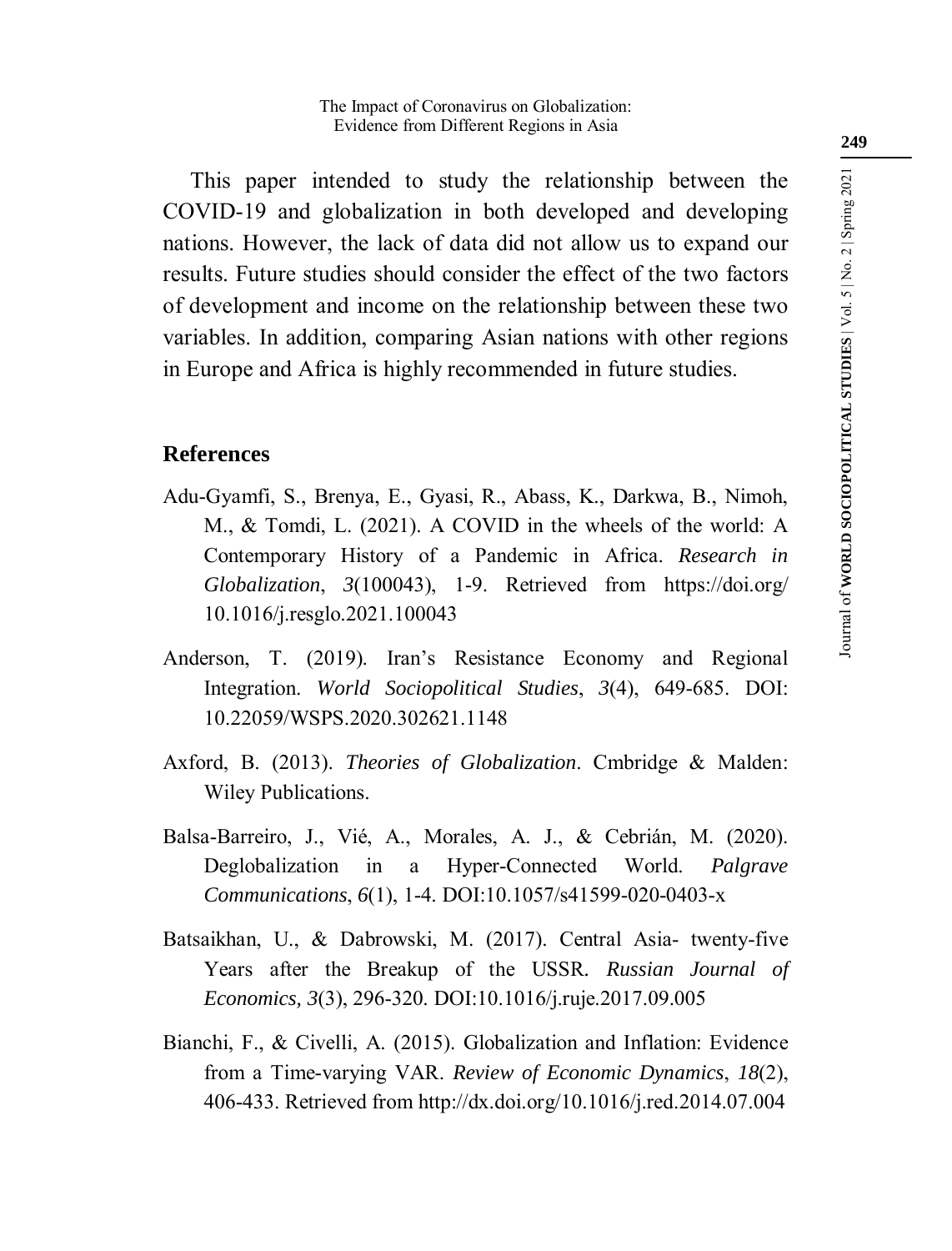- Breusch, T. S., & Pagan, A. R. (1980). The Lagrange Multiplier Test and Its Applications to Model Specification in Econometrics. *Review of Economic Studies, 47*(1), 239– 253. Retrieved from https://doi. org/10.2307/2297111
- Contractor, F. J. (2022). The World Economy Will Need Even More Globalization in the Post-Pandemic 2021 Decade. *Journal of International Business Studies*, *53*(1), 156-171. Retrieved from https://doi.org/10.1057/s41267-020-00394-y
- Danish, Baloch, M. A., Mahmood, N., & Zhang, J. (2019). Effect of Natural Resources, Renewable Energy and Economic Development on CO2 Emissions in BRICS Countries. *Science of the Total Environment*, 678, 632-638. DOI: 10.1016/j.scitotenv.2019.05.028
- Dreher, A. (2006). Does Globalization Affect Growth? Evidence from a New Index of Globalization. *Applied Economics, 38*(10), 1091– 1110. Retrieved from https://doi.org/10.1080/00036840500392078
- Dumrongrittikul, T., Anderson, H., & Vahid, F. (2019). The Global Effects of Productivity Gains in Asian Emerging Economies. *Economic Modelling*, 83: 127-140. Retrieved from https://doi.org/ 10.1016/j.econmod.2019.02.004
- Farzanegan, M. R., Feizi, M., & Gholipour, H. F. (2021). Globalization and the Outbreak of COVID-19: An Empirical Analysis. *Journal of Risk and Financial Management*, *14*(3), 105. Retieved from https://doi.org/10.3390/jrfm14030105
- FRED St. Louis Fed Database. (n.d.). *Economic Data* [Dataset]. Retrieved from https://fred.stlouisfed.org/tags/series?t=gdp%3 Bquarterly
- Girvan, G., & Roy, A. (2020). United States: #4 in the 2020 World Index of Healthcare Innovation. Retrived from https://freopp.org/unitedstates-health-system-profile-4-in-the-world-index-of-healthcareinnovation-b593ba15a96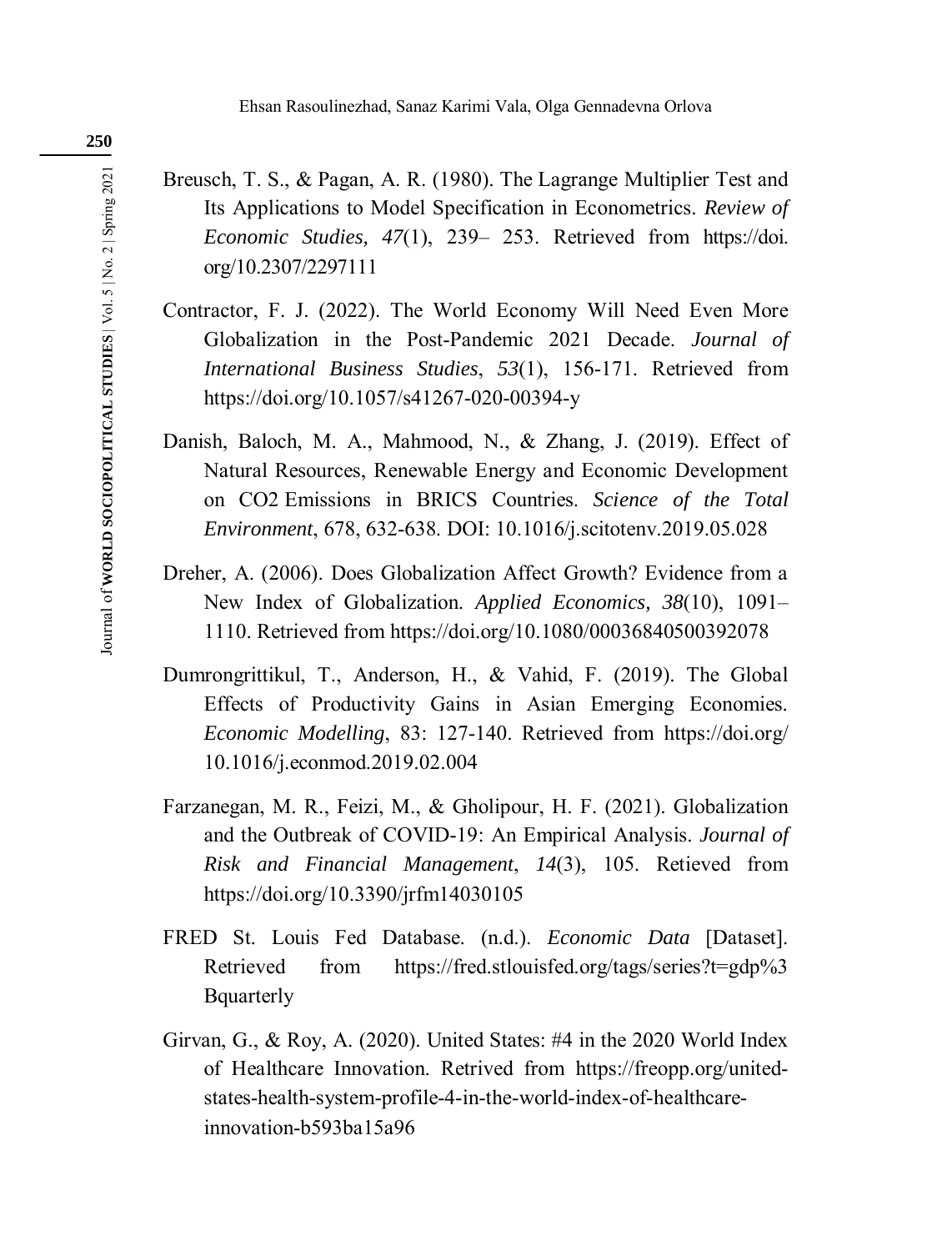- Herrero, A. G. (2020). From Globalization to Deglobalization: Zooming into Trade. *Las Claves de la Globalization*, 4, 33-42. Retrived from https://www.bruegel.org/wp-content/uploads/2020/02/Globalizationdesglobalization.pdf
- Ibn-Mohammed, T., Mustapha, K. B., Godsell, J., Adamu, Z., Babatunde, K. A., Akintade, D. D., Acquaye, A., Fujii, H., Ndiaye, M. M., Yamoah, F. A., & Koh, S. (2021). A Critical Analysis of the Impacts of COVID-19 on the Global Economy and Ecosystems and Opportunities for Circular Economy Strategies. *Resources, Conservation and Recycling*, 164, 105169. Retrieved from https://doi.org/10.1016/j.resconrec.2020.105169
- Im, K., Pesaran, M. H., & Shin, Y. (2003). Testing for Unit Roots in Heterogeneous Panels. *Journal of Econometrics*, *115*(1), 53-74. Retrieved from https://doi.org/10.1016/S0304-4076(03)00092-7
- IMF. (2021). World Economic Outlook (Managing Divergent Recoveries). Retrived from https://www.imf.org/en/Publications/ WEO/Issues/2021/03/23/world-economic-outlook-april-2021
- Iwuoha, J. Ch., & Jude-Iwuoha, A. U. (2020). COVID-19: Challenge to SDG and Globalization. *Electronic Research Journal of Social Sciences and Humanities*, *2*(III), 103-115. Retrieved from https://ssrn.com/abstract=3670330
- Kandil, N., Battaia, O., & Hammami, R. (2020). Globalisation vs. Slowbalisation: a Literature Review of Analytical Models for Sourcing Decisions in Supply Chain Management. *Annual Reviews in Control*, 49, 277-287. Retrieved from https://doi.org/10.1016/ j.arcontrol.2020.04.004
- Kobrin, S. (2020). How Globalization Became a Thing that Goes Bump in the Night. *Journal of International Business Policy*, 3, 280-286. Retrieved from https://doi.org/10.1057/s42214-020-00060-y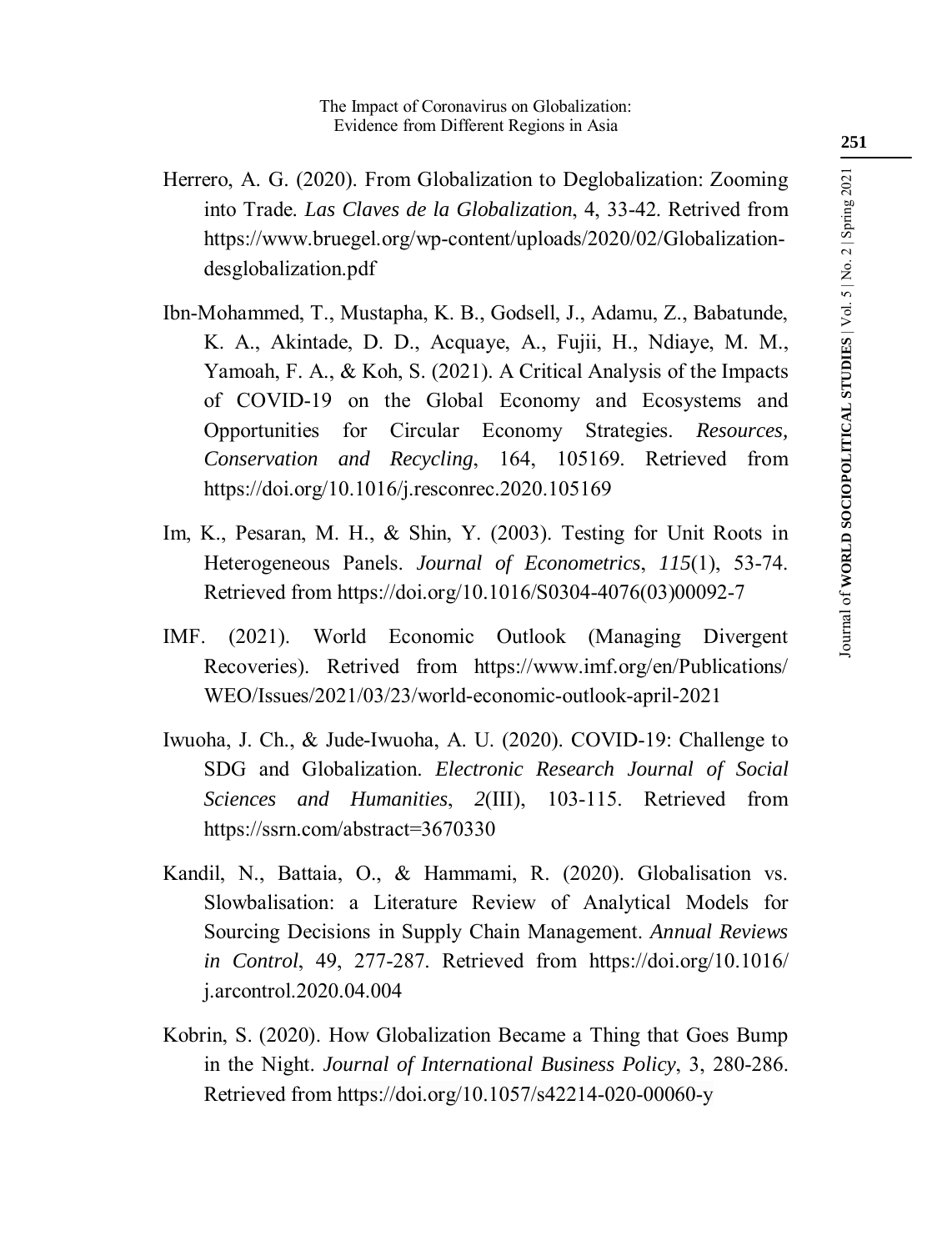- Komolov, O. (2020). Deglobalization and the "Great Stagnation". *International Critical Thought*, *10*(3), 424-439. Retrieved from https://doi.org/10.1080/21598282.2020.1846582
- Levin, A., Lin, Ch. F.., & Chu, Ch. Sh. J. (2002). Unit Root Tests in Panel Data: Asymptotic and Finite-Sample Properties. *Journal of Econometrics*, *108*(1), 1-24. Retrieved from https://doi.org/10.1016/ S0304-4076(01)00098-7
- Maliszewska, M., Mattoo, A., & Van Der Mensbrugghe, D. (2020, Apr.). *The Potential Impact of COVID-19 on GDP and Trade: A Preliminary Assessment*. (Policy Research Working Paper No. 9211). World Bank Group. Retrived from https://documents1. worldbank.org/curated/en/295991586526445673/pdf/The-Potential-Impact-of-COVID-19-on-GDP-and-Trade-A-Preliminary-Assessment.pdf
- McNamara, K. R., & Newman, A. L. (2020). The Big Reveal: COVID-19 and Globalization's Great Transformations. *International Organization*, 74, E59-E77. DOI: 10.1017/S0020818320000387
- Medhora, R. P. (2017). Is Globalisation in Reverse?*.* Retrived from Center for International Governance Innovation: https://www. cigionline.org/articles/globalization-reverse/
- Michelis, A., & Iacoveillo, M. (2016). Raising an Inflation Target: The Japan Experience with Abenomics. *European Economic Review*, 88, 67-87. Retrieved from https://doi.org/10.1016/j.euroecorev. 2016.02.021
- Morsy, H., Salami, A., & Mukasa, A. (2021). Opportunities Amid COVID-19: Advancing Intra-African Food Integration. *World Development*, 139, 105308. Retrieved from https://doi.org/ 10.1016/j.worlddev.2020.105308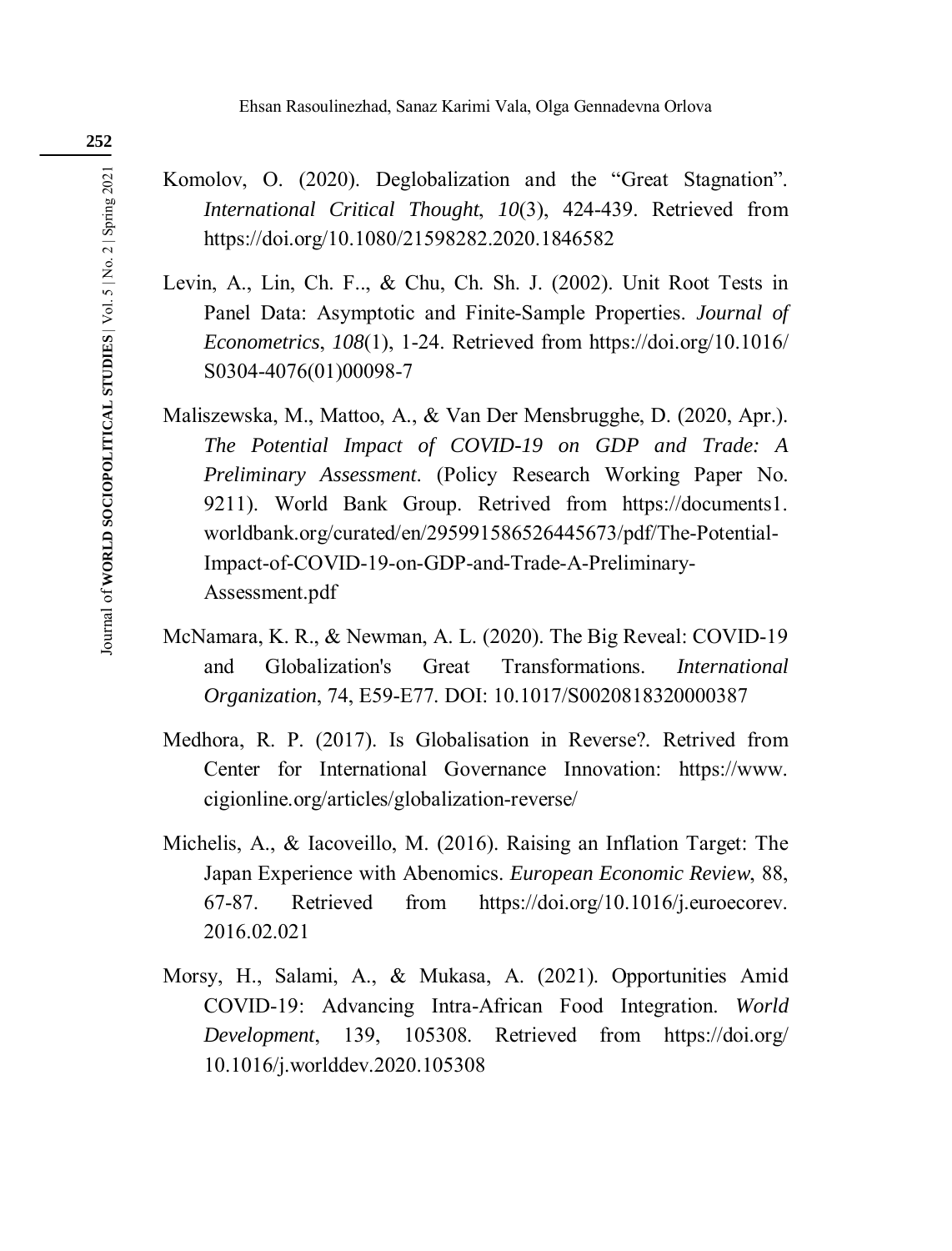- Mussa, M. (2000, Aug. 25). *Factors Driving Global Economic Integration*. Working Paper Presented in Jackson Hole, Wyoming at a symposium sponsored by the Federal Reserve Bank of Kansas City on "Global Opportunities and Challenges". Retrived from IMF: https://www.imf.org/en/News/Articles/2015/09/28/04/53/sp082500
- Niknami, R. (2020). EU Economic & Financial Sanctions against Iran and their Human Rights Implications. *World Sociopolitical Studies*, *3*(3): 473-506. DOI: 10.22059/WSPS.2020.303333.1151
- Pesaran, M. H. (2004, Aug.). *General Diagnostic Tests for Cross Section Dependence in Panels.* (No. 0435). Cambridge Working Papers in Economics. Faculty of Economics, University of Cambridge. Retrieved from https://ftp.iza.org/dp1240.pdf
- Pesaran, M. H. (2007). A Simple Panel Unit Root Test in the Presence of Cross-Section Dependence. *Journal of Applied Econometrics*, *22*(2), 265-312. Retrieved from https://doi.org/10.1002/jae.951
- Pesaran, M. H., & Yamagata, T. (2008). Testing Slope Homogeneity in Large Panels. *Journal of Econometrics, 142*(1), 50–93. Retrieved from https://doi.org/10.1016/j.jeconom.2007.05.010
- Pines, J. M. (2021). The Effect of the COVID-19 Pandemic on the Economics of United States Emergency Care. *Health Policy/Original Research*, *78*(4), 487-499. Retrieved from https://doi.org/10.1016/j.annemergmed.2021.04.026
- Sforza, A., & Steininger, M. (2020). *Globalization in the Time of COVID-19* (Working Paper No.8184). Retrived from Cesifo: https://www.cesifo.org/en/publikationen/2020/working-paper/ globalization-time-covid-19
- Shimasawa, M., & Sadahiro, A. (2009). Policy Reform and Optimal Inflation Rate for Japan in Computable OLG Economy. *Economic Modelling*, *26*(2), 379-384. DOI:10.1016/j.econmod.2008.08.003